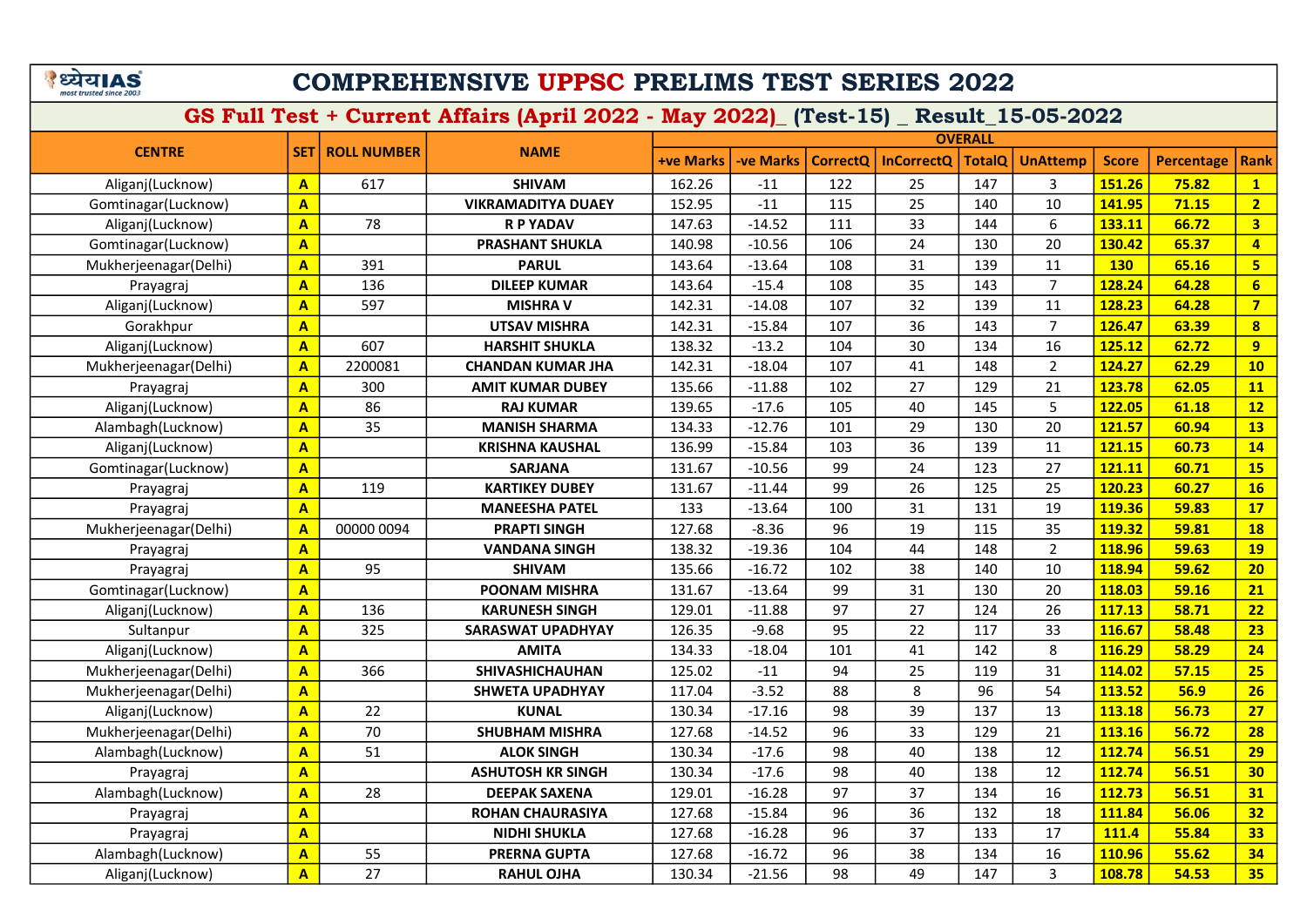#### COMPREHENSIVE UPPSC PRELIMS TEST SERIES 2022

|                       |                         |                    |                              |                  |                  |                 | <b>OVERALL</b>    |               |                 |              |                   |             |  |
|-----------------------|-------------------------|--------------------|------------------------------|------------------|------------------|-----------------|-------------------|---------------|-----------------|--------------|-------------------|-------------|--|
| <b>CENTRE</b>         | <b>SET</b>              | <b>ROLL NUMBER</b> | <b>NAME</b>                  | <b>+ve Marks</b> | <b>-ve Marks</b> | <b>CorrectQ</b> | <b>InCorrectQ</b> | <b>TotalQ</b> | <b>UnAttemp</b> | <b>Score</b> | <b>Percentage</b> | <b>Rank</b> |  |
| Prayagraj             | $\overline{A}$          |                    | <b>VARUN TIWARI</b>          | 129.01           | $-20.24$         | 97              | 46                | 143           | $\overline{7}$  | 108.77       | 54.52             | 36          |  |
| Prayagraj             | $\overline{\mathbf{A}}$ |                    | <b>ADARSH AVINASH</b>        | 125.02           | $-16.28$         | 94              | 37                | 131           | 19              | 108.74       | 54.51             | 37          |  |
| Alambagh(Lucknow)     | $\overline{\mathsf{A}}$ | 16                 | <b>SANDEEP KUMAR</b>         | 130.34           | $-22.88$         | 98              | 52                | 150           | $\mathbf 0$     | 107.46       | 53.86             | 38          |  |
| Kanpur                | $\overline{A}$          |                    | <b>ISHAN MISHRA</b>          | 129.01           | $-21.56$         | 97              | 49                | 146           | $\overline{4}$  | 107.45       | 53.86             | 39          |  |
| Mukherjeenagar(Delhi) | $\overline{A}$          | 21000380           | <b>AKASH</b>                 | 125.02           | $-17.6$          | 94              | 40                | 134           | 16              | 107.42       | 53.84             | 40          |  |
| Aliganj(Lucknow)      | $\mathbf{A}$            | 688                | <b>VIMLESH KUMAR</b>         | 123.69           | $-16.28$         | 93              | 37                | 130           | 20              | 107.41       | 53.84             | 41          |  |
| Aliganj(Lucknow)      | $\mathbf{A}$            | 51                 | YOGESH YADAV                 | 123.69           | $-17.16$         | 93              | 39                | 132           | 18              | 106.53       | 53.4              | 42          |  |
| Prayagraj             | $\overline{\mathbf{A}}$ |                    | <b>ANOOP KUMAR YADAV</b>     | 122.36           | $-15.84$         | 92              | 36                | 128           | 22              | 106.52       | 53.39             | 43          |  |
| Aliganj(Lucknow)      | $\overline{\mathbf{A}}$ | 244                | <b>AMIT KUMAR TRIPATHI</b>   | 125.02           | $-19.36$         | 94              | 44                | 138           | 12              | 105.66       | 52.96             | 44          |  |
| Alambagh(Lucknow)     | $\overline{\mathsf{A}}$ | 41                 | <b>AMIT PRAJAPATI</b>        | 122.36           | $-16.72$         | 92              | 38                | 130           | 20              | 105.64       | 52.95             | 45          |  |
| Gorakhpur             | $\overline{\mathbf{A}}$ |                    | <b>ASHISH KUMAR</b>          | 122.36           | $-16.72$         | 92              | 38                | 130           | 20              | 105.64       | 52.95             | 46          |  |
| Gorakhpur             | $\overline{\mathbf{A}}$ |                    | <b>AMIT KUMAR</b>            | 122.36           | $-17.6$          | 92              | 40                | 132           | 18              | 104.76       | 52.51             | 47          |  |
| Kanpur                | $\overline{\mathsf{A}}$ |                    | <b>PRADEEP SINHH</b>         | 123.69           | $-19.36$         | 93              | 44                | 137           | 13              | 104.33       | 52.3              | 48          |  |
| Alambagh(Lucknow)     | $\overline{\mathbf{A}}$ | 45                 | <b>RAHUL CHAURASIA</b>       | 122.36           | $-18.04$         | 92              | 41                | 133           | 17              | 104.32       | 52.29             | 49          |  |
| Aliganj(Lucknow)      | $\overline{A}$          | 114                | <b>SHIPRA SINGH</b>          | 126.35           | $-22.88$         | 95              | 52                | 147           | 3               | 103.47       | 51.86             | 50          |  |
| Alambagh(Lucknow)     | $\overline{A}$          | 36                 | <b>RUCHI SINGH</b>           | 123.69           | $-20.24$         | 93              | 46                | 139           | 11              | 103.45       | 51.85             | 51          |  |
| Prayagraj             | $\overline{A}$          | 355                | <b>VIBHA YADAV</b>           | 121.03           | $-17.6$          | 91              | 40                | 131           | 19              | 103.43       | 51.84             | 52          |  |
| Prayagraj             | $\mathbf{A}$            |                    | <b>KUMAR SATISH</b>          | 119.7            | $-16.28$         | 90              | 37                | 127           | 23              | 103.42       | 51.84             | 53          |  |
| Aliganj(Lucknow)      | $\overline{A}$          |                    | <b>VIVEK KUMAR SINGH</b>     | 113.05           | $-10.12$         | 85              | 23                | 108           | 42              | 102.93       | 51.59             | 54          |  |
| Prayagraj             | $\overline{A}$          | 365                | <b>JYOTSNA SINGH</b>         | 114.38           | $-11.88$         | 86              | 27                | 113           | 37              | 102.5        | 51.38             | 55          |  |
| Mukherjeenagar(Delhi) | $\overline{\mathsf{A}}$ |                    | <b>NEETU VERMA</b>           | 121.03           | $-18.92$         | 91              | 43                | 134           | 16              | 102.11       | 51.18             | 56          |  |
| Aliganj(Lucknow)      | $\mathbf{A}$            | 718                | <b>SANJAY KUMAR</b>          | 118.37           | $-16.28$         | 89              | 37                | 126           | 24              | 102.09       | 51.17             | 57          |  |
| Gorakhpur             | $\overline{A}$          |                    | <b>DIGVIJAY KUMAR</b>        | 117.04           | $-14.96$         | 88              | 34                | 122           | 28              | 102.08       | 51.17             | 58          |  |
| Aliganj(Lucknow)      | $\overline{\mathbf{A}}$ | 67                 | <b>RISHABH JAIN</b>          | 115.71           | $-14.08$         | 87              | 32                | 119           | 31              | 101.63       | 50.94             | 59          |  |
| Alambagh(Lucknow)     | $\mathbf{A}$            | 44                 | <b>ROHIT KUMAR CHAURASIA</b> | 119.7            | $-18.48$         | 90              | 42                | 132           | 18              | 101.22       | 50.74             | 60          |  |
| Aliganj(Lucknow)      | $\overline{\mathsf{A}}$ |                    | <b>VISHAL SINGH</b>          | 119.7            | $-18.48$         | 90              | 42                | 132           | 18              | 101.22       | 50.74             | 61          |  |
| Prayagraj             | $\overline{\mathbf{A}}$ |                    | <b>SHIVANI MISHRA</b>        | 118.37           | $-17.16$         | 89              | 39                | 128           | 22              | 101.21       | 50.73             | 62          |  |
| Gomtinagar(Lucknow)   | $\overline{\mathsf{A}}$ |                    | <b>DHARMENDRA SINGH</b>      | 122.36           | $-21.56$         | 92              | 49                | 141           | 9               | 100.8        | 50.53             | 63          |  |
| Sultanpur             | $\overline{\mathbf{A}}$ |                    | <b>SUBHADRA SHRESHTH</b>     | 118.37           | $-17.6$          | 89              | 40                | 129           | 21              | 100.77       | 50.51             | 64          |  |
| Prayagraj             | $\overline{\mathbf{A}}$ |                    | <b>UMAKANT PATEL</b>         | 115.71           | $-14.96$         | 87              | 34                | 121           | 29              | 100.75       | 50.5              | 65          |  |
| Aliganj(Lucknow)      | $\overline{\mathbf{A}}$ | 212                | <b>ATUL SHARMA</b>           | 125.02           | $-24.64$         | 94              | 56                | 150           | 0               | 100.38       | 50.32             | 66          |  |
| Prayagraj             | $\overline{\mathbf{A}}$ |                    | PRASHANT YADAV               | 123.69           | $-23.32$         | 93              | 53                | 146           | $\overline{4}$  | 100.37       | 50.31             | 67          |  |
| Prayagraj             | $\overline{\mathsf{A}}$ |                    | <b>DEEPANKAR MISHRA</b>      | 118.37           | $-18.04$         | 89              | 41                | 130           | 20              | 100.33       | 50.29             | 68          |  |
| Prayagraj             | $\overline{\mathsf{A}}$ | 84                 | <b>HARI SHANKAR YADAV</b>    | 113.05           | $-12.76$         | 85              | 29                | 114           | 36              | 100.29       | 50.27             | 69          |  |
| Prayagraj             | $\overline{\mathsf{A}}$ |                    | <b>PARAG KUMAR</b>           | 121.03           | $-21.12$         | 91              | 48                | 139           | 11              | 99.91        | 50.08             | 70          |  |
|                       |                         |                    |                              |                  |                  |                 |                   |               |                 |              |                   |             |  |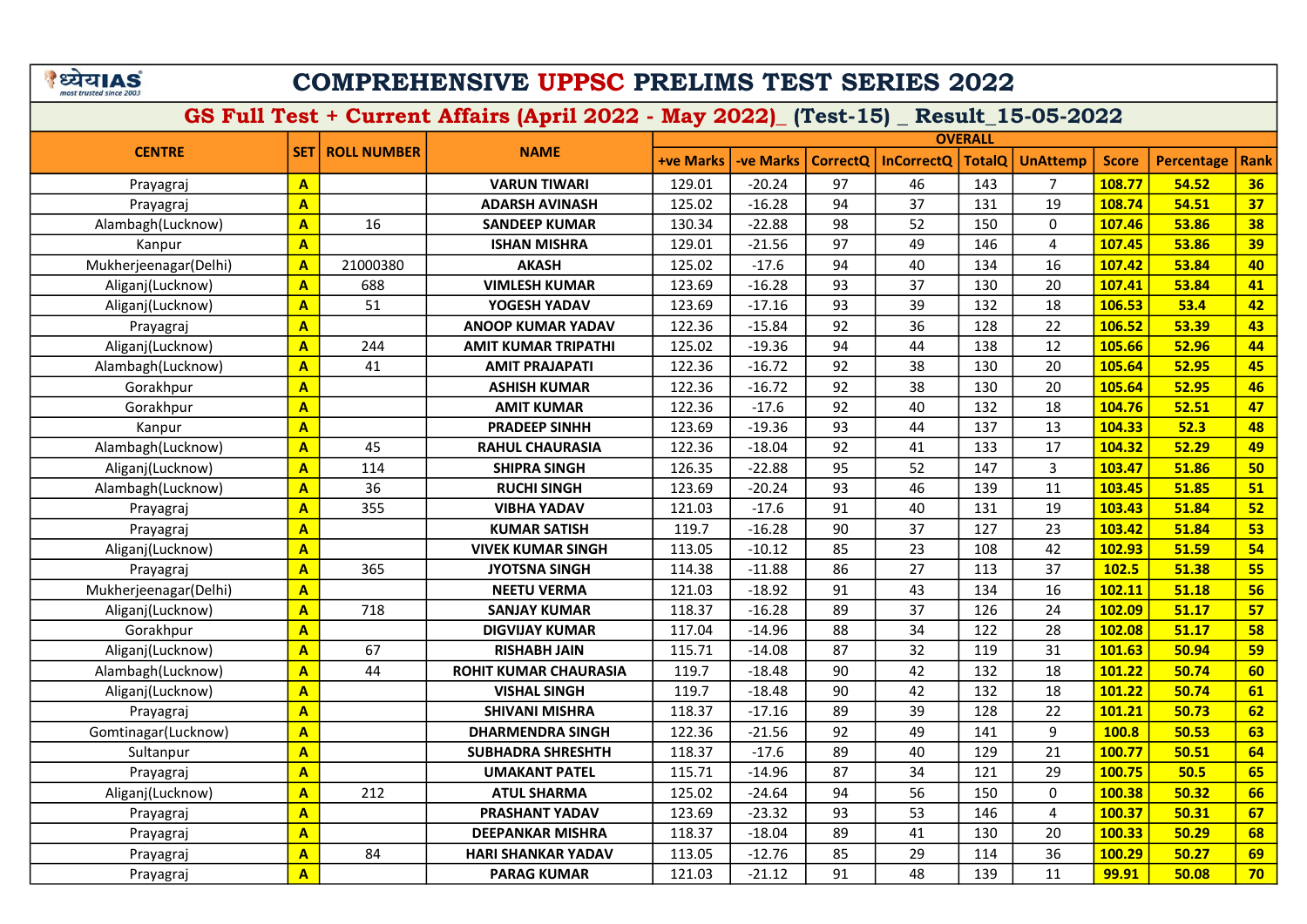## COMPREHENSIVE UPPSC PRELIMS TEST SERIES 2022

|                       |                         |                          | <b>NAME</b>                 |                  | <b>OVERALL</b> |          |                   |               |                 |              |                   |             |
|-----------------------|-------------------------|--------------------------|-----------------------------|------------------|----------------|----------|-------------------|---------------|-----------------|--------------|-------------------|-------------|
| <b>CENTRE</b>         |                         | <b>SET   ROLL NUMBER</b> |                             | <b>+ve Marks</b> | -ve Marks      | CorrectQ | <b>InCorrectQ</b> | <b>TotalQ</b> | <b>UnAttemp</b> | <b>Score</b> | <b>Percentage</b> | <b>Rank</b> |
| Aliganj(Lucknow)      | $\mathbf{A}$            | 65                       | <b>VIKASH</b>               | 119.7            | $-19.8$        | 90       | 45                | 135           | 15              | 99.9         | 50.08             | 71          |
| Prayagraj             | $\mathbf{A}$            | 372                      | <b>PUSHPENDRA SINGH</b>     | 123.69           | $-24.2$        | 93       | 55                | 148           | $\overline{2}$  | 99.49        | 49.87             | 72          |
| Prayagraj             | $\overline{\mathbf{A}}$ |                          | <b>PANKAJ KUMAR PAL</b>     | 121.03           | $-22$          | 91       | 50                | 141           | 9               | 99.03        | 49.64             | 73          |
| Aliganj(Lucknow)      | $\overline{A}$          | 440                      | <b>RAMANUJ PANDEY</b>       | 117.04           | $-18.04$       | 88       | 41                | 129           | 21              | 99           | 49.62             | 74          |
| Gomtinagar(Lucknow)   | $\overline{\mathbf{A}}$ |                          | <b>RAJ VARDHAN SINGH</b>    | 123.69           | $-25.08$       | 93       | 57                | 150           | $\mathbf 0$     | 98.61        | 49.43             | 75          |
| Aliganj(Lucknow)      | $\mathbf{A}$            | 11                       | <b>AJAI KUMAR</b>           | 121.03           | $-22.44$       | 91       | 51                | 142           | 8               | 98.59        | 49.42             | 76          |
| Prayagraj             | $\overline{\mathbf{A}}$ |                          | <b>SANDEEP PANDEY</b>       | 121.03           | $-22.88$       | 91       | 52                | 143           | $\overline{7}$  | 98.15        | 49.2              | 77          |
| Mukherjeenagar(Delhi) | $\overline{\mathsf{A}}$ |                          | <b>MANOK OITIBE</b>         | 118.37           | $-20.68$       | 89       | 47                | 136           | 14              | 97.69        | 48.97             | 78          |
| Mukherjeenagar(Delhi) | $\overline{\mathbf{A}}$ |                          | <b>PRIYANKA</b>             | 118.37           | $-21.12$       | 89       | 48                | 137           | 13              | 97.25        | 48.75             | 79          |
| Prayagraj             | $\overline{\mathbf{A}}$ |                          | <b>ARUN KUMAR YADAV</b>     | 118.37           | $-21.12$       | 89       | 48                | 137           | 13              | 97.25        | 48.75             | 80          |
| Aliganj(Lucknow)      | $\overline{\mathsf{A}}$ |                          | <b>AKSHIT SINGH</b>         | 113.05           | $-15.84$       | 85       | 36                | 121           | 29              | 97.21        | 48.73             | 81          |
| Aliganj(Lucknow)      | $\overline{\mathbf{A}}$ | 50                       | PRIYANKA VERMA              | 115.71           | $-19.36$       | 87       | 44                | 131           | 19              | 96.35        | 48.3              | 82          |
| Prayagraj             | $\overline{\mathbf{A}}$ |                          | <b>DINESH KR DWIVEDI</b>    | 115.71           | $-19.36$       | 87       | 44                | 131           | 19              | 96.35        | 48.3              | 83          |
| Gomtinagar(Lucknow)   | $\overline{\mathbf{A}}$ |                          | <b>SHRUTI MISHRA</b>        | 121.03           | $-25.08$       | 91       | 57                | 148           | $\overline{2}$  | 95.95        | 48.1              | 84          |
| Prayagraj             | $\overline{\mathbf{A}}$ |                          | <b>SUDHEER KUMAR</b>        | 118.37           | $-22.44$       | 89       | 51                | 140           | 10              | 95.93        | 48.09             | 85          |
| Prayagraj             | $\overline{\mathbf{A}}$ |                          | <b>CHANDAN PRASAD</b>       | 114.38           | $-18.48$       | 86       | 42                | 128           | 22              | 95.9         | 48.07             | 86          |
| Aliganj(Lucknow)      | $\overline{\mathbf{A}}$ |                          | <b>SHUBHANGI PANDEY</b>     | 107.73           | $-12.32$       | 81       | 28                | 109           | 41              | 95.41        | 47.82             | 87          |
| Aliganj(Lucknow)      | $\overline{\mathbf{A}}$ | 224                      | A K GUPTA                   | 107.73           | $-12.76$       | 81       | 29                | 110           | 40              | 94.97        | 47.6              | 88          |
| Aliganj(Lucknow)      | $\mathbf{A}$            |                          | <b>KHUSHBU</b>              | 115.71           | $-21.56$       | 87       | 49                | 136           | 14              | 94.15        | 47.19             | 89          |
| Mukherjeenagar(Delhi) | $\mathbf{A}$            | 46                       | <b>VIPIN KUMAR</b>          | 118.37           | $-24.64$       | 89       | 56                | 145           | 5               | 93.73        | 46.98             | 90          |
| Prayagraj             | $\overline{\mathbf{A}}$ | 2221349                  | <b>SHUBHAM MAURYA</b>       | 115.71           | $-22$          | 87       | 50                | 137           | 13              | 93.71        | 46.97             | 91          |
| Prayagraj             | $\overline{\mathsf{A}}$ |                          | <b>TARUNA</b>               | 114.38           | $-20.68$       | 86       | 47                | 133           | 17              | 93.7         | 46.97             | 92          |
| Aliganj(Lucknow)      | $\overline{\mathbf{A}}$ |                          | <b>ADITYA SINGH</b>         | 110.39           | $-17.16$       | 83       | 39                | 122           | 28              | 93.23        | 46.73             | 93          |
| Alambagh(Lucknow)     | $\overline{\mathbf{A}}$ | 23                       | <b>BALRAM RAO</b>           | 117.04           | $-24.2$        | 88       | 55                | 143           | $\overline{7}$  | 92.84        | 46.54             | 94          |
| Prayagraj             | $\overline{\mathsf{A}}$ |                          | <b>BRIJESH KUMAR SHUKLA</b> | 115.71           | $-22.88$       | 87       | 52                | 139           | 11              | 92.83        | 46.53             | 95          |
| Alambagh(Lucknow)     | $\overline{A}$          | 27                       | <b>JUHI SINHA</b>           | 114.38           | $-21.56$       | 86       | 49                | 135           | 15              | 92.82        | 46.53             | 96          |
| Mukherjeenagar(Delhi) | $\overline{\mathbf{A}}$ | 1520                     | <b>DHEERENDRA KUMAR</b>     | 115.71           | $-23.32$       | 87       | 53                | 140           | 10              | 92.39        | 46.31             | 97          |
| Prayagraj             | $\overline{\mathbf{A}}$ |                          | <b>UPDESH SIGH</b>          | 107.73           | $-15.4$        | 81       | 35                | 116           | 34              | 92.33        | 46.28             | 98          |
| Alambagh(Lucknow)     | $\overline{\mathbf{A}}$ | 59                       | <b>ACHINTYA SHARMA</b>      | 109.06           | $-17.16$       | 82       | 39                | 121           | 29              | 91.9         | 46.07             | 99          |
| Noida                 | $\overline{A}$          |                          | <b>TANUJ PRATAP MALL</b>    | 109.06           | $-17.16$       | 82       | 39                | 121           | 29              | 91.9         | 46.07             | <b>100</b>  |
| Prayagraj             | $\overline{\mathbf{A}}$ |                          | <b>SANJAY YADAV</b>         | 117.04           | $-25.52$       | 88       | 58                | 146           | 4               | 91.52        | 45.87             | <b>101</b>  |
| Alambagh(Lucknow)     | $\overline{\mathbf{A}}$ | 13                       | <b>SAURABH UPADHYAY</b>     | 113.05           | $-21.56$       | 85       | 49                | 134           | 16              | 91.49        | 45.86             | <b>102</b>  |
| Aliganj(Lucknow)      | $\overline{\mathbf{A}}$ | 00028                    | <b>SHONENDRA KUMAR</b>      | 113.05           | $-21.56$       | 85       | 49                | 134           | 16              | 91.49        | 45.86             | <b>103</b>  |
| Gomtinagar(Lucknow)   | $\overline{\mathbf{A}}$ |                          | <b>ABHINAV</b>              | 113.05           | $-21.56$       | 85       | 49                | 134           | 16              | 91.49        | 45.86             | <b>104</b>  |
| Aliganj(Lucknow)      | $\overline{\mathbf{A}}$ |                          | <b>ANI SRIVASTAVA</b>       | 111.72           | $-20.24$       | 84       | 46                | 130           | 20              | 91.48        | 45.85             | <b>105</b>  |
|                       |                         |                          |                             |                  |                |          |                   |               |                 |              |                   |             |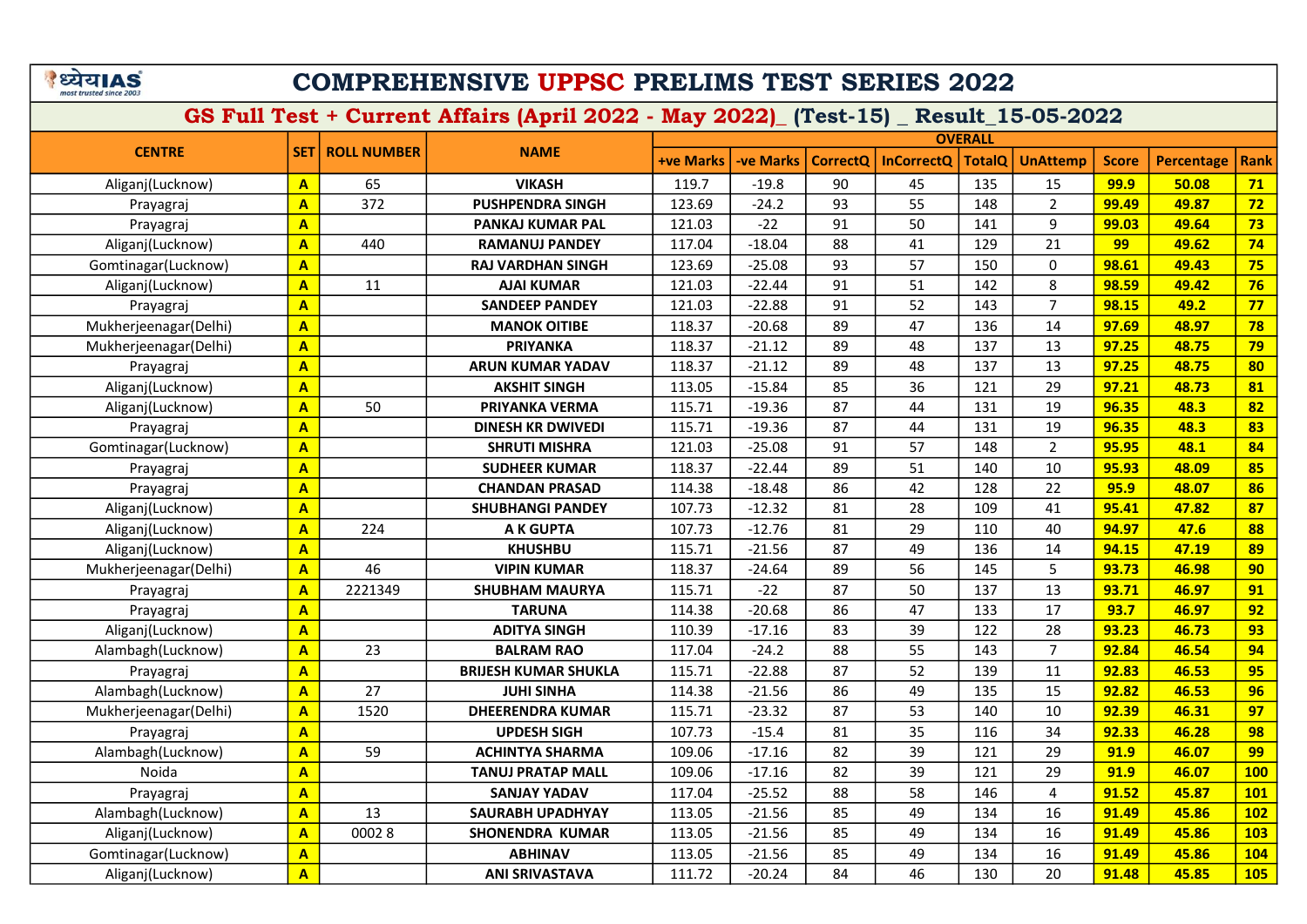# COMPREHENSIVE UPPSC PRELIMS TEST SERIES 2022

| <b>SET</b><br><b>+ve Marks</b><br><b>TotalQ</b><br><b>-ve Marks</b><br><b>CorrectQ</b><br><b>InCorrectQ</b><br><b>UnAttemp</b><br><b>Score</b><br><b>Percentage</b><br><b>Rank</b><br>84<br>47<br>131<br>106<br>$\mathbf{A}$<br><b>SHIROMANICHATUV EDI</b><br>111.72<br>$-20.68$<br>19<br>91.04<br>45.63<br>Aliganj(Lucknow)<br>88<br>345<br>60<br>$\overline{2}$<br>$\overline{\mathbf{A}}$<br>117.04<br>$-26.4$<br>148<br>90.64<br>45.43<br><b>107</b><br><b>GAURAV SINGH</b><br>Prayagraj<br>83<br>45<br>22<br>$\overline{\mathsf{A}}$<br>$-19.8$<br>128<br>90.59<br>45.41<br><b>108</b><br>Mukherjeenagar(Delhi)<br><b>CHANDRASHEKHAR SINGH</b><br>110.39<br>81<br>$\overline{\mathsf{A}}$<br>$-17.16$<br>39<br>120<br>30<br>45.4<br><b>PRERANA PANDEY</b><br>107.73<br>90.57<br><b>109</b><br>Prayagraj<br>$-24.2$<br>86<br>55<br>9<br>$\overline{\mathsf{A}}$<br><b>RAJ KUMAR</b><br>114.38<br>141<br>45.2<br><b>110</b><br>90.18<br>Prayagraj<br>85<br>52<br>$\overline{\mathsf{A}}$<br>$-22.88$<br>137<br>13<br>45.2<br>111<br>Aliganj(Lucknow)<br><b>SATWIK SRIVASTAVA</b><br>113.05<br>90.17<br>$\overline{\mathsf{A}}$<br>$-17.6$<br>81<br>40<br>121<br>29<br>45.18<br>112<br>Noida<br><b>DHARMA RAJ CHAUHAN</b><br>107.73<br>90.13<br>$\overline{\mathsf{A}}$<br>86<br>57<br>$\overline{7}$<br>113<br>Aliganj(Lucknow)<br>114.38<br>$-25.08$<br>143<br>89.3<br>44.76<br><b>SHUBGAM TIVARI</b><br>$\overline{\mathsf{A}}$<br>86<br>57<br>$\overline{7}$<br>114.38<br>$-25.08$<br>143<br>89.3<br>44.76<br>114<br><b>CHANDRAMAULESHWER TRIPA</b><br>Prayagraj<br>$\overline{\mathbf{A}}$<br>29<br>80<br>39<br>119<br>89.24<br>44.73<br><b>115</b><br>Alambagh(Lucknow)<br>106.4<br>$-17.16$<br>31<br><b>SHIVAM YADAV</b><br>84<br>52<br>136<br>14<br>44.53<br><b>116</b><br>$\overline{\mathbf{A}}$<br>111.72<br>$-22.88$<br>88.84<br>Aliganj(Lucknow)<br><b>RAJKUMAR YADAV</b><br>$\overline{\mathbf{A}}$<br>42<br>80<br>121<br>29<br>88.36<br>44.29<br>117<br>106.4<br>$-18.04$<br>41<br>RAMA SRIVASTAVA<br>Prayagraj<br>78<br>103.74<br>$-15.4$<br>35<br>37<br>88.34<br>44.28<br><b>118</b><br>$\mathbf{A}$<br><b>ASHISH DUBEY</b><br>113<br>Varanasi<br>37<br>79<br>39<br>32<br>$\overline{\mathsf{A}}$<br>105.07<br>$-17.16$<br>118<br>87.91<br>44.07<br><b>119</b><br>Alambagh(Lucknow)<br><b>HIRDESH KUMAR</b><br>84<br>82<br>131<br>19<br>87.5<br>43.86<br>Aliganj(Lucknow)<br>$\overline{\mathsf{A}}$<br><b>GYANESHWAR</b><br>109.06<br>$-21.56$<br>49<br><b>120</b><br>$-20.68$<br>81<br>47<br>128<br>22<br>87.05<br>43.63<br><b>121</b><br>$\mathbf{A}$<br><b>SHASHANK</b><br>107.73<br>Sultanpur<br>80<br>$\overline{\mathbf{A}}$<br><b>KALYAN</b><br>$-19.36$<br>124<br>26<br>87.04<br>43.63<br><b>122</b><br>Aliganj(Lucknow)<br>106.4<br>44<br>89<br>$\mathbf{A}$<br>20<br>94.43<br>$-7.92$<br>71<br>18<br>61<br>86.51<br>43.36<br><b>123</b><br>Alambagh(Lucknow)<br><b>AVINASH KUMAR</b><br>79<br>43<br>122<br>Gomtinagar(Lucknow)<br>$\mathbf{A}$<br>105.07<br>$-18.92$<br>28<br>86.15<br>43.18<br><b>124</b><br><b>AKANKSHA</b><br>$\overline{\mathsf{A}}$<br>78<br>32<br>103.74<br>$-17.6$<br>40<br>118<br>86.14<br>43.18<br><b>125</b><br>Aliganj(Lucknow)<br><b>ALOK KUMAR MISHRA</b><br>$\overline{\mathsf{A}}$<br>74<br>28<br>102<br>86.1<br>43.16<br><b>126</b><br>98.42<br>$-12.32$<br>48<br>Prayagraj<br><b>VIKASH KUMAR SINGH</b><br>$\overline{7}$<br>$\overline{\mathsf{A}}$<br>84<br>59<br>85.76<br>42.99<br><b>127</b><br>111.72<br>$-25.96$<br>143<br>Prayagraj<br><b>RAMESH CHANDRA</b><br>$\overline{\mathsf{A}}$<br>82<br>53<br>$-23.32$<br>135<br>15<br>85.74<br>42.98<br><b>128</b><br>Kanpur<br><b>KULDEEP YADAV</b><br>109.06<br>$\overline{\mathsf{A}}$<br>$-22$<br>81<br>50<br>19<br><b>129</b><br>Aliganj(Lucknow)<br><b>ADITI</b><br>107.73<br>131<br>85.73<br>42.97<br>$\overline{\mathbf{A}}$<br>$-27.72$<br>85<br>63<br>$\overline{2}$<br><b>130</b><br>111<br><b>RAJESH SINGH</b><br>113.05<br>148<br>85.33<br>42.77<br>Aliganj(Lucknow)<br>6<br>131<br>$\mathbf{A}$<br>111.72<br>$-26.4$<br>84<br>60<br>144<br>85.32<br>42.77<br>Prayagraj<br><b>PRAGATI SINGH</b><br>$\overline{\mathbf{A}}$<br>57<br>132<br>$-25.08$<br>83<br>10<br>85.31<br>42.76<br>Aliganj(Lucknow)<br><b>PRATEET SINGH</b><br>110.39<br>140<br>$\overline{\mathbf{A}}$<br>732<br>82<br>54<br>85.3<br>42.76<br><b>133</b><br>Aliganj(Lucknow)<br>109.06<br>$-23.76$<br>136<br>14<br><b>REHANA P SIDDIQUIE</b><br>$\overline{\mathbf{A}}$<br>79<br>45<br>26<br>134<br>105.07<br>$-19.8$<br>124<br>85.27<br>42.74<br>Aliganj(Lucknow)<br><b>IMRAN KHAN</b><br>$\overline{\mathbf{A}}$<br><b>135</b><br>103.74<br>$-18.48$<br>78<br>42<br>120<br>30<br>85.26<br>42.74<br>Aliganj(Lucknow)<br><b>ALOK KUMAR SINGH</b><br>$\overline{\mathbf{A}}$<br>109.06<br>$-24.2$<br>82<br>55<br>137<br>13<br>84.86<br>42.54<br><b>136</b><br>Aliganj(Lucknow)<br><b>SIDDHARTH</b><br>A<br>85<br>65<br>0<br>84.45<br>42.33<br>137<br><b>DINESH KR YADAV</b><br>113.05<br>$-28.6$<br>150<br>Prayagraj<br>$\overline{\mathbf{A}}$<br>207<br>106.4<br>$-22$<br>80<br>50<br>130<br>20<br>84.4<br>42.31<br>138<br>Sultanpur<br><b>SAKSHI GUPTA</b><br>$\overline{\mathbf{A}}$<br>105.07<br>$-20.68$<br>79<br>47<br>126<br>24<br>84.39<br>42.3<br><b>139</b><br>Aliganj(Lucknow)<br><b>ANNU</b> |               |                    | <b>NAME</b> |  |  | <b>OVERALL</b> |  |  |  |  |      |  |
|----------------------------------------------------------------------------------------------------------------------------------------------------------------------------------------------------------------------------------------------------------------------------------------------------------------------------------------------------------------------------------------------------------------------------------------------------------------------------------------------------------------------------------------------------------------------------------------------------------------------------------------------------------------------------------------------------------------------------------------------------------------------------------------------------------------------------------------------------------------------------------------------------------------------------------------------------------------------------------------------------------------------------------------------------------------------------------------------------------------------------------------------------------------------------------------------------------------------------------------------------------------------------------------------------------------------------------------------------------------------------------------------------------------------------------------------------------------------------------------------------------------------------------------------------------------------------------------------------------------------------------------------------------------------------------------------------------------------------------------------------------------------------------------------------------------------------------------------------------------------------------------------------------------------------------------------------------------------------------------------------------------------------------------------------------------------------------------------------------------------------------------------------------------------------------------------------------------------------------------------------------------------------------------------------------------------------------------------------------------------------------------------------------------------------------------------------------------------------------------------------------------------------------------------------------------------------------------------------------------------------------------------------------------------------------------------------------------------------------------------------------------------------------------------------------------------------------------------------------------------------------------------------------------------------------------------------------------------------------------------------------------------------------------------------------------------------------------------------------------------------------------------------------------------------------------------------------------------------------------------------------------------------------------------------------------------------------------------------------------------------------------------------------------------------------------------------------------------------------------------------------------------------------------------------------------------------------------------------------------------------------------------------------------------------------------------------------------------------------------------------------------------------------------------------------------------------------------------------------------------------------------------------------------------------------------------------------------------------------------------------------------------------------------------------------------------------------------------------------------------------------------------------------------------------------------------------------------------------------------------------------------------------------------------------------------------------------------------------------------------------------------------------------------------------------------------------------------------------------------------------------------------------------------------------------------------------------------------------------------------------------------------------------------------------------------------------------------------------------------------------------------------------------------------------------------------------------------------------------------------------------------------------------------------------------------------------------------------------------------------------------------------------------------------------------------------------------------------------------------------------------------------------------------------------------------------------------------------------------------------------------------------------------------------------------|---------------|--------------------|-------------|--|--|----------------|--|--|--|--|------|--|
|                                                                                                                                                                                                                                                                                                                                                                                                                                                                                                                                                                                                                                                                                                                                                                                                                                                                                                                                                                                                                                                                                                                                                                                                                                                                                                                                                                                                                                                                                                                                                                                                                                                                                                                                                                                                                                                                                                                                                                                                                                                                                                                                                                                                                                                                                                                                                                                                                                                                                                                                                                                                                                                                                                                                                                                                                                                                                                                                                                                                                                                                                                                                                                                                                                                                                                                                                                                                                                                                                                                                                                                                                                                                                                                                                                                                                                                                                                                                                                                                                                                                                                                                                                                                                                                                                                                                                                                                                                                                                                                                                                                                                                                                                                                                                                                                                                                                                                                                                                                                                                                                                                                                                                                                                                                                                                          | <b>CENTRE</b> | <b>ROLL NUMBER</b> |             |  |  |                |  |  |  |  |      |  |
|                                                                                                                                                                                                                                                                                                                                                                                                                                                                                                                                                                                                                                                                                                                                                                                                                                                                                                                                                                                                                                                                                                                                                                                                                                                                                                                                                                                                                                                                                                                                                                                                                                                                                                                                                                                                                                                                                                                                                                                                                                                                                                                                                                                                                                                                                                                                                                                                                                                                                                                                                                                                                                                                                                                                                                                                                                                                                                                                                                                                                                                                                                                                                                                                                                                                                                                                                                                                                                                                                                                                                                                                                                                                                                                                                                                                                                                                                                                                                                                                                                                                                                                                                                                                                                                                                                                                                                                                                                                                                                                                                                                                                                                                                                                                                                                                                                                                                                                                                                                                                                                                                                                                                                                                                                                                                                          |               |                    |             |  |  |                |  |  |  |  |      |  |
|                                                                                                                                                                                                                                                                                                                                                                                                                                                                                                                                                                                                                                                                                                                                                                                                                                                                                                                                                                                                                                                                                                                                                                                                                                                                                                                                                                                                                                                                                                                                                                                                                                                                                                                                                                                                                                                                                                                                                                                                                                                                                                                                                                                                                                                                                                                                                                                                                                                                                                                                                                                                                                                                                                                                                                                                                                                                                                                                                                                                                                                                                                                                                                                                                                                                                                                                                                                                                                                                                                                                                                                                                                                                                                                                                                                                                                                                                                                                                                                                                                                                                                                                                                                                                                                                                                                                                                                                                                                                                                                                                                                                                                                                                                                                                                                                                                                                                                                                                                                                                                                                                                                                                                                                                                                                                                          |               |                    |             |  |  |                |  |  |  |  |      |  |
|                                                                                                                                                                                                                                                                                                                                                                                                                                                                                                                                                                                                                                                                                                                                                                                                                                                                                                                                                                                                                                                                                                                                                                                                                                                                                                                                                                                                                                                                                                                                                                                                                                                                                                                                                                                                                                                                                                                                                                                                                                                                                                                                                                                                                                                                                                                                                                                                                                                                                                                                                                                                                                                                                                                                                                                                                                                                                                                                                                                                                                                                                                                                                                                                                                                                                                                                                                                                                                                                                                                                                                                                                                                                                                                                                                                                                                                                                                                                                                                                                                                                                                                                                                                                                                                                                                                                                                                                                                                                                                                                                                                                                                                                                                                                                                                                                                                                                                                                                                                                                                                                                                                                                                                                                                                                                                          |               |                    |             |  |  |                |  |  |  |  |      |  |
|                                                                                                                                                                                                                                                                                                                                                                                                                                                                                                                                                                                                                                                                                                                                                                                                                                                                                                                                                                                                                                                                                                                                                                                                                                                                                                                                                                                                                                                                                                                                                                                                                                                                                                                                                                                                                                                                                                                                                                                                                                                                                                                                                                                                                                                                                                                                                                                                                                                                                                                                                                                                                                                                                                                                                                                                                                                                                                                                                                                                                                                                                                                                                                                                                                                                                                                                                                                                                                                                                                                                                                                                                                                                                                                                                                                                                                                                                                                                                                                                                                                                                                                                                                                                                                                                                                                                                                                                                                                                                                                                                                                                                                                                                                                                                                                                                                                                                                                                                                                                                                                                                                                                                                                                                                                                                                          |               |                    |             |  |  |                |  |  |  |  |      |  |
|                                                                                                                                                                                                                                                                                                                                                                                                                                                                                                                                                                                                                                                                                                                                                                                                                                                                                                                                                                                                                                                                                                                                                                                                                                                                                                                                                                                                                                                                                                                                                                                                                                                                                                                                                                                                                                                                                                                                                                                                                                                                                                                                                                                                                                                                                                                                                                                                                                                                                                                                                                                                                                                                                                                                                                                                                                                                                                                                                                                                                                                                                                                                                                                                                                                                                                                                                                                                                                                                                                                                                                                                                                                                                                                                                                                                                                                                                                                                                                                                                                                                                                                                                                                                                                                                                                                                                                                                                                                                                                                                                                                                                                                                                                                                                                                                                                                                                                                                                                                                                                                                                                                                                                                                                                                                                                          |               |                    |             |  |  |                |  |  |  |  |      |  |
|                                                                                                                                                                                                                                                                                                                                                                                                                                                                                                                                                                                                                                                                                                                                                                                                                                                                                                                                                                                                                                                                                                                                                                                                                                                                                                                                                                                                                                                                                                                                                                                                                                                                                                                                                                                                                                                                                                                                                                                                                                                                                                                                                                                                                                                                                                                                                                                                                                                                                                                                                                                                                                                                                                                                                                                                                                                                                                                                                                                                                                                                                                                                                                                                                                                                                                                                                                                                                                                                                                                                                                                                                                                                                                                                                                                                                                                                                                                                                                                                                                                                                                                                                                                                                                                                                                                                                                                                                                                                                                                                                                                                                                                                                                                                                                                                                                                                                                                                                                                                                                                                                                                                                                                                                                                                                                          |               |                    |             |  |  |                |  |  |  |  |      |  |
|                                                                                                                                                                                                                                                                                                                                                                                                                                                                                                                                                                                                                                                                                                                                                                                                                                                                                                                                                                                                                                                                                                                                                                                                                                                                                                                                                                                                                                                                                                                                                                                                                                                                                                                                                                                                                                                                                                                                                                                                                                                                                                                                                                                                                                                                                                                                                                                                                                                                                                                                                                                                                                                                                                                                                                                                                                                                                                                                                                                                                                                                                                                                                                                                                                                                                                                                                                                                                                                                                                                                                                                                                                                                                                                                                                                                                                                                                                                                                                                                                                                                                                                                                                                                                                                                                                                                                                                                                                                                                                                                                                                                                                                                                                                                                                                                                                                                                                                                                                                                                                                                                                                                                                                                                                                                                                          |               |                    |             |  |  |                |  |  |  |  |      |  |
|                                                                                                                                                                                                                                                                                                                                                                                                                                                                                                                                                                                                                                                                                                                                                                                                                                                                                                                                                                                                                                                                                                                                                                                                                                                                                                                                                                                                                                                                                                                                                                                                                                                                                                                                                                                                                                                                                                                                                                                                                                                                                                                                                                                                                                                                                                                                                                                                                                                                                                                                                                                                                                                                                                                                                                                                                                                                                                                                                                                                                                                                                                                                                                                                                                                                                                                                                                                                                                                                                                                                                                                                                                                                                                                                                                                                                                                                                                                                                                                                                                                                                                                                                                                                                                                                                                                                                                                                                                                                                                                                                                                                                                                                                                                                                                                                                                                                                                                                                                                                                                                                                                                                                                                                                                                                                                          |               |                    |             |  |  |                |  |  |  |  |      |  |
|                                                                                                                                                                                                                                                                                                                                                                                                                                                                                                                                                                                                                                                                                                                                                                                                                                                                                                                                                                                                                                                                                                                                                                                                                                                                                                                                                                                                                                                                                                                                                                                                                                                                                                                                                                                                                                                                                                                                                                                                                                                                                                                                                                                                                                                                                                                                                                                                                                                                                                                                                                                                                                                                                                                                                                                                                                                                                                                                                                                                                                                                                                                                                                                                                                                                                                                                                                                                                                                                                                                                                                                                                                                                                                                                                                                                                                                                                                                                                                                                                                                                                                                                                                                                                                                                                                                                                                                                                                                                                                                                                                                                                                                                                                                                                                                                                                                                                                                                                                                                                                                                                                                                                                                                                                                                                                          |               |                    |             |  |  |                |  |  |  |  |      |  |
|                                                                                                                                                                                                                                                                                                                                                                                                                                                                                                                                                                                                                                                                                                                                                                                                                                                                                                                                                                                                                                                                                                                                                                                                                                                                                                                                                                                                                                                                                                                                                                                                                                                                                                                                                                                                                                                                                                                                                                                                                                                                                                                                                                                                                                                                                                                                                                                                                                                                                                                                                                                                                                                                                                                                                                                                                                                                                                                                                                                                                                                                                                                                                                                                                                                                                                                                                                                                                                                                                                                                                                                                                                                                                                                                                                                                                                                                                                                                                                                                                                                                                                                                                                                                                                                                                                                                                                                                                                                                                                                                                                                                                                                                                                                                                                                                                                                                                                                                                                                                                                                                                                                                                                                                                                                                                                          |               |                    |             |  |  |                |  |  |  |  |      |  |
|                                                                                                                                                                                                                                                                                                                                                                                                                                                                                                                                                                                                                                                                                                                                                                                                                                                                                                                                                                                                                                                                                                                                                                                                                                                                                                                                                                                                                                                                                                                                                                                                                                                                                                                                                                                                                                                                                                                                                                                                                                                                                                                                                                                                                                                                                                                                                                                                                                                                                                                                                                                                                                                                                                                                                                                                                                                                                                                                                                                                                                                                                                                                                                                                                                                                                                                                                                                                                                                                                                                                                                                                                                                                                                                                                                                                                                                                                                                                                                                                                                                                                                                                                                                                                                                                                                                                                                                                                                                                                                                                                                                                                                                                                                                                                                                                                                                                                                                                                                                                                                                                                                                                                                                                                                                                                                          |               |                    |             |  |  |                |  |  |  |  |      |  |
|                                                                                                                                                                                                                                                                                                                                                                                                                                                                                                                                                                                                                                                                                                                                                                                                                                                                                                                                                                                                                                                                                                                                                                                                                                                                                                                                                                                                                                                                                                                                                                                                                                                                                                                                                                                                                                                                                                                                                                                                                                                                                                                                                                                                                                                                                                                                                                                                                                                                                                                                                                                                                                                                                                                                                                                                                                                                                                                                                                                                                                                                                                                                                                                                                                                                                                                                                                                                                                                                                                                                                                                                                                                                                                                                                                                                                                                                                                                                                                                                                                                                                                                                                                                                                                                                                                                                                                                                                                                                                                                                                                                                                                                                                                                                                                                                                                                                                                                                                                                                                                                                                                                                                                                                                                                                                                          |               |                    |             |  |  |                |  |  |  |  |      |  |
|                                                                                                                                                                                                                                                                                                                                                                                                                                                                                                                                                                                                                                                                                                                                                                                                                                                                                                                                                                                                                                                                                                                                                                                                                                                                                                                                                                                                                                                                                                                                                                                                                                                                                                                                                                                                                                                                                                                                                                                                                                                                                                                                                                                                                                                                                                                                                                                                                                                                                                                                                                                                                                                                                                                                                                                                                                                                                                                                                                                                                                                                                                                                                                                                                                                                                                                                                                                                                                                                                                                                                                                                                                                                                                                                                                                                                                                                                                                                                                                                                                                                                                                                                                                                                                                                                                                                                                                                                                                                                                                                                                                                                                                                                                                                                                                                                                                                                                                                                                                                                                                                                                                                                                                                                                                                                                          |               |                    |             |  |  |                |  |  |  |  |      |  |
|                                                                                                                                                                                                                                                                                                                                                                                                                                                                                                                                                                                                                                                                                                                                                                                                                                                                                                                                                                                                                                                                                                                                                                                                                                                                                                                                                                                                                                                                                                                                                                                                                                                                                                                                                                                                                                                                                                                                                                                                                                                                                                                                                                                                                                                                                                                                                                                                                                                                                                                                                                                                                                                                                                                                                                                                                                                                                                                                                                                                                                                                                                                                                                                                                                                                                                                                                                                                                                                                                                                                                                                                                                                                                                                                                                                                                                                                                                                                                                                                                                                                                                                                                                                                                                                                                                                                                                                                                                                                                                                                                                                                                                                                                                                                                                                                                                                                                                                                                                                                                                                                                                                                                                                                                                                                                                          |               |                    |             |  |  |                |  |  |  |  |      |  |
|                                                                                                                                                                                                                                                                                                                                                                                                                                                                                                                                                                                                                                                                                                                                                                                                                                                                                                                                                                                                                                                                                                                                                                                                                                                                                                                                                                                                                                                                                                                                                                                                                                                                                                                                                                                                                                                                                                                                                                                                                                                                                                                                                                                                                                                                                                                                                                                                                                                                                                                                                                                                                                                                                                                                                                                                                                                                                                                                                                                                                                                                                                                                                                                                                                                                                                                                                                                                                                                                                                                                                                                                                                                                                                                                                                                                                                                                                                                                                                                                                                                                                                                                                                                                                                                                                                                                                                                                                                                                                                                                                                                                                                                                                                                                                                                                                                                                                                                                                                                                                                                                                                                                                                                                                                                                                                          |               |                    |             |  |  |                |  |  |  |  |      |  |
|                                                                                                                                                                                                                                                                                                                                                                                                                                                                                                                                                                                                                                                                                                                                                                                                                                                                                                                                                                                                                                                                                                                                                                                                                                                                                                                                                                                                                                                                                                                                                                                                                                                                                                                                                                                                                                                                                                                                                                                                                                                                                                                                                                                                                                                                                                                                                                                                                                                                                                                                                                                                                                                                                                                                                                                                                                                                                                                                                                                                                                                                                                                                                                                                                                                                                                                                                                                                                                                                                                                                                                                                                                                                                                                                                                                                                                                                                                                                                                                                                                                                                                                                                                                                                                                                                                                                                                                                                                                                                                                                                                                                                                                                                                                                                                                                                                                                                                                                                                                                                                                                                                                                                                                                                                                                                                          |               |                    |             |  |  |                |  |  |  |  |      |  |
|                                                                                                                                                                                                                                                                                                                                                                                                                                                                                                                                                                                                                                                                                                                                                                                                                                                                                                                                                                                                                                                                                                                                                                                                                                                                                                                                                                                                                                                                                                                                                                                                                                                                                                                                                                                                                                                                                                                                                                                                                                                                                                                                                                                                                                                                                                                                                                                                                                                                                                                                                                                                                                                                                                                                                                                                                                                                                                                                                                                                                                                                                                                                                                                                                                                                                                                                                                                                                                                                                                                                                                                                                                                                                                                                                                                                                                                                                                                                                                                                                                                                                                                                                                                                                                                                                                                                                                                                                                                                                                                                                                                                                                                                                                                                                                                                                                                                                                                                                                                                                                                                                                                                                                                                                                                                                                          |               |                    |             |  |  |                |  |  |  |  |      |  |
|                                                                                                                                                                                                                                                                                                                                                                                                                                                                                                                                                                                                                                                                                                                                                                                                                                                                                                                                                                                                                                                                                                                                                                                                                                                                                                                                                                                                                                                                                                                                                                                                                                                                                                                                                                                                                                                                                                                                                                                                                                                                                                                                                                                                                                                                                                                                                                                                                                                                                                                                                                                                                                                                                                                                                                                                                                                                                                                                                                                                                                                                                                                                                                                                                                                                                                                                                                                                                                                                                                                                                                                                                                                                                                                                                                                                                                                                                                                                                                                                                                                                                                                                                                                                                                                                                                                                                                                                                                                                                                                                                                                                                                                                                                                                                                                                                                                                                                                                                                                                                                                                                                                                                                                                                                                                                                          |               |                    |             |  |  |                |  |  |  |  |      |  |
|                                                                                                                                                                                                                                                                                                                                                                                                                                                                                                                                                                                                                                                                                                                                                                                                                                                                                                                                                                                                                                                                                                                                                                                                                                                                                                                                                                                                                                                                                                                                                                                                                                                                                                                                                                                                                                                                                                                                                                                                                                                                                                                                                                                                                                                                                                                                                                                                                                                                                                                                                                                                                                                                                                                                                                                                                                                                                                                                                                                                                                                                                                                                                                                                                                                                                                                                                                                                                                                                                                                                                                                                                                                                                                                                                                                                                                                                                                                                                                                                                                                                                                                                                                                                                                                                                                                                                                                                                                                                                                                                                                                                                                                                                                                                                                                                                                                                                                                                                                                                                                                                                                                                                                                                                                                                                                          |               |                    |             |  |  |                |  |  |  |  |      |  |
|                                                                                                                                                                                                                                                                                                                                                                                                                                                                                                                                                                                                                                                                                                                                                                                                                                                                                                                                                                                                                                                                                                                                                                                                                                                                                                                                                                                                                                                                                                                                                                                                                                                                                                                                                                                                                                                                                                                                                                                                                                                                                                                                                                                                                                                                                                                                                                                                                                                                                                                                                                                                                                                                                                                                                                                                                                                                                                                                                                                                                                                                                                                                                                                                                                                                                                                                                                                                                                                                                                                                                                                                                                                                                                                                                                                                                                                                                                                                                                                                                                                                                                                                                                                                                                                                                                                                                                                                                                                                                                                                                                                                                                                                                                                                                                                                                                                                                                                                                                                                                                                                                                                                                                                                                                                                                                          |               |                    |             |  |  |                |  |  |  |  |      |  |
|                                                                                                                                                                                                                                                                                                                                                                                                                                                                                                                                                                                                                                                                                                                                                                                                                                                                                                                                                                                                                                                                                                                                                                                                                                                                                                                                                                                                                                                                                                                                                                                                                                                                                                                                                                                                                                                                                                                                                                                                                                                                                                                                                                                                                                                                                                                                                                                                                                                                                                                                                                                                                                                                                                                                                                                                                                                                                                                                                                                                                                                                                                                                                                                                                                                                                                                                                                                                                                                                                                                                                                                                                                                                                                                                                                                                                                                                                                                                                                                                                                                                                                                                                                                                                                                                                                                                                                                                                                                                                                                                                                                                                                                                                                                                                                                                                                                                                                                                                                                                                                                                                                                                                                                                                                                                                                          |               |                    |             |  |  |                |  |  |  |  |      |  |
|                                                                                                                                                                                                                                                                                                                                                                                                                                                                                                                                                                                                                                                                                                                                                                                                                                                                                                                                                                                                                                                                                                                                                                                                                                                                                                                                                                                                                                                                                                                                                                                                                                                                                                                                                                                                                                                                                                                                                                                                                                                                                                                                                                                                                                                                                                                                                                                                                                                                                                                                                                                                                                                                                                                                                                                                                                                                                                                                                                                                                                                                                                                                                                                                                                                                                                                                                                                                                                                                                                                                                                                                                                                                                                                                                                                                                                                                                                                                                                                                                                                                                                                                                                                                                                                                                                                                                                                                                                                                                                                                                                                                                                                                                                                                                                                                                                                                                                                                                                                                                                                                                                                                                                                                                                                                                                          |               |                    |             |  |  |                |  |  |  |  |      |  |
|                                                                                                                                                                                                                                                                                                                                                                                                                                                                                                                                                                                                                                                                                                                                                                                                                                                                                                                                                                                                                                                                                                                                                                                                                                                                                                                                                                                                                                                                                                                                                                                                                                                                                                                                                                                                                                                                                                                                                                                                                                                                                                                                                                                                                                                                                                                                                                                                                                                                                                                                                                                                                                                                                                                                                                                                                                                                                                                                                                                                                                                                                                                                                                                                                                                                                                                                                                                                                                                                                                                                                                                                                                                                                                                                                                                                                                                                                                                                                                                                                                                                                                                                                                                                                                                                                                                                                                                                                                                                                                                                                                                                                                                                                                                                                                                                                                                                                                                                                                                                                                                                                                                                                                                                                                                                                                          |               |                    |             |  |  |                |  |  |  |  |      |  |
|                                                                                                                                                                                                                                                                                                                                                                                                                                                                                                                                                                                                                                                                                                                                                                                                                                                                                                                                                                                                                                                                                                                                                                                                                                                                                                                                                                                                                                                                                                                                                                                                                                                                                                                                                                                                                                                                                                                                                                                                                                                                                                                                                                                                                                                                                                                                                                                                                                                                                                                                                                                                                                                                                                                                                                                                                                                                                                                                                                                                                                                                                                                                                                                                                                                                                                                                                                                                                                                                                                                                                                                                                                                                                                                                                                                                                                                                                                                                                                                                                                                                                                                                                                                                                                                                                                                                                                                                                                                                                                                                                                                                                                                                                                                                                                                                                                                                                                                                                                                                                                                                                                                                                                                                                                                                                                          |               |                    |             |  |  |                |  |  |  |  |      |  |
|                                                                                                                                                                                                                                                                                                                                                                                                                                                                                                                                                                                                                                                                                                                                                                                                                                                                                                                                                                                                                                                                                                                                                                                                                                                                                                                                                                                                                                                                                                                                                                                                                                                                                                                                                                                                                                                                                                                                                                                                                                                                                                                                                                                                                                                                                                                                                                                                                                                                                                                                                                                                                                                                                                                                                                                                                                                                                                                                                                                                                                                                                                                                                                                                                                                                                                                                                                                                                                                                                                                                                                                                                                                                                                                                                                                                                                                                                                                                                                                                                                                                                                                                                                                                                                                                                                                                                                                                                                                                                                                                                                                                                                                                                                                                                                                                                                                                                                                                                                                                                                                                                                                                                                                                                                                                                                          |               |                    |             |  |  |                |  |  |  |  |      |  |
|                                                                                                                                                                                                                                                                                                                                                                                                                                                                                                                                                                                                                                                                                                                                                                                                                                                                                                                                                                                                                                                                                                                                                                                                                                                                                                                                                                                                                                                                                                                                                                                                                                                                                                                                                                                                                                                                                                                                                                                                                                                                                                                                                                                                                                                                                                                                                                                                                                                                                                                                                                                                                                                                                                                                                                                                                                                                                                                                                                                                                                                                                                                                                                                                                                                                                                                                                                                                                                                                                                                                                                                                                                                                                                                                                                                                                                                                                                                                                                                                                                                                                                                                                                                                                                                                                                                                                                                                                                                                                                                                                                                                                                                                                                                                                                                                                                                                                                                                                                                                                                                                                                                                                                                                                                                                                                          |               |                    |             |  |  |                |  |  |  |  |      |  |
|                                                                                                                                                                                                                                                                                                                                                                                                                                                                                                                                                                                                                                                                                                                                                                                                                                                                                                                                                                                                                                                                                                                                                                                                                                                                                                                                                                                                                                                                                                                                                                                                                                                                                                                                                                                                                                                                                                                                                                                                                                                                                                                                                                                                                                                                                                                                                                                                                                                                                                                                                                                                                                                                                                                                                                                                                                                                                                                                                                                                                                                                                                                                                                                                                                                                                                                                                                                                                                                                                                                                                                                                                                                                                                                                                                                                                                                                                                                                                                                                                                                                                                                                                                                                                                                                                                                                                                                                                                                                                                                                                                                                                                                                                                                                                                                                                                                                                                                                                                                                                                                                                                                                                                                                                                                                                                          |               |                    |             |  |  |                |  |  |  |  |      |  |
|                                                                                                                                                                                                                                                                                                                                                                                                                                                                                                                                                                                                                                                                                                                                                                                                                                                                                                                                                                                                                                                                                                                                                                                                                                                                                                                                                                                                                                                                                                                                                                                                                                                                                                                                                                                                                                                                                                                                                                                                                                                                                                                                                                                                                                                                                                                                                                                                                                                                                                                                                                                                                                                                                                                                                                                                                                                                                                                                                                                                                                                                                                                                                                                                                                                                                                                                                                                                                                                                                                                                                                                                                                                                                                                                                                                                                                                                                                                                                                                                                                                                                                                                                                                                                                                                                                                                                                                                                                                                                                                                                                                                                                                                                                                                                                                                                                                                                                                                                                                                                                                                                                                                                                                                                                                                                                          |               |                    |             |  |  |                |  |  |  |  |      |  |
|                                                                                                                                                                                                                                                                                                                                                                                                                                                                                                                                                                                                                                                                                                                                                                                                                                                                                                                                                                                                                                                                                                                                                                                                                                                                                                                                                                                                                                                                                                                                                                                                                                                                                                                                                                                                                                                                                                                                                                                                                                                                                                                                                                                                                                                                                                                                                                                                                                                                                                                                                                                                                                                                                                                                                                                                                                                                                                                                                                                                                                                                                                                                                                                                                                                                                                                                                                                                                                                                                                                                                                                                                                                                                                                                                                                                                                                                                                                                                                                                                                                                                                                                                                                                                                                                                                                                                                                                                                                                                                                                                                                                                                                                                                                                                                                                                                                                                                                                                                                                                                                                                                                                                                                                                                                                                                          |               |                    |             |  |  |                |  |  |  |  |      |  |
|                                                                                                                                                                                                                                                                                                                                                                                                                                                                                                                                                                                                                                                                                                                                                                                                                                                                                                                                                                                                                                                                                                                                                                                                                                                                                                                                                                                                                                                                                                                                                                                                                                                                                                                                                                                                                                                                                                                                                                                                                                                                                                                                                                                                                                                                                                                                                                                                                                                                                                                                                                                                                                                                                                                                                                                                                                                                                                                                                                                                                                                                                                                                                                                                                                                                                                                                                                                                                                                                                                                                                                                                                                                                                                                                                                                                                                                                                                                                                                                                                                                                                                                                                                                                                                                                                                                                                                                                                                                                                                                                                                                                                                                                                                                                                                                                                                                                                                                                                                                                                                                                                                                                                                                                                                                                                                          |               |                    |             |  |  |                |  |  |  |  |      |  |
|                                                                                                                                                                                                                                                                                                                                                                                                                                                                                                                                                                                                                                                                                                                                                                                                                                                                                                                                                                                                                                                                                                                                                                                                                                                                                                                                                                                                                                                                                                                                                                                                                                                                                                                                                                                                                                                                                                                                                                                                                                                                                                                                                                                                                                                                                                                                                                                                                                                                                                                                                                                                                                                                                                                                                                                                                                                                                                                                                                                                                                                                                                                                                                                                                                                                                                                                                                                                                                                                                                                                                                                                                                                                                                                                                                                                                                                                                                                                                                                                                                                                                                                                                                                                                                                                                                                                                                                                                                                                                                                                                                                                                                                                                                                                                                                                                                                                                                                                                                                                                                                                                                                                                                                                                                                                                                          |               |                    |             |  |  |                |  |  |  |  |      |  |
|                                                                                                                                                                                                                                                                                                                                                                                                                                                                                                                                                                                                                                                                                                                                                                                                                                                                                                                                                                                                                                                                                                                                                                                                                                                                                                                                                                                                                                                                                                                                                                                                                                                                                                                                                                                                                                                                                                                                                                                                                                                                                                                                                                                                                                                                                                                                                                                                                                                                                                                                                                                                                                                                                                                                                                                                                                                                                                                                                                                                                                                                                                                                                                                                                                                                                                                                                                                                                                                                                                                                                                                                                                                                                                                                                                                                                                                                                                                                                                                                                                                                                                                                                                                                                                                                                                                                                                                                                                                                                                                                                                                                                                                                                                                                                                                                                                                                                                                                                                                                                                                                                                                                                                                                                                                                                                          |               |                    |             |  |  |                |  |  |  |  |      |  |
|                                                                                                                                                                                                                                                                                                                                                                                                                                                                                                                                                                                                                                                                                                                                                                                                                                                                                                                                                                                                                                                                                                                                                                                                                                                                                                                                                                                                                                                                                                                                                                                                                                                                                                                                                                                                                                                                                                                                                                                                                                                                                                                                                                                                                                                                                                                                                                                                                                                                                                                                                                                                                                                                                                                                                                                                                                                                                                                                                                                                                                                                                                                                                                                                                                                                                                                                                                                                                                                                                                                                                                                                                                                                                                                                                                                                                                                                                                                                                                                                                                                                                                                                                                                                                                                                                                                                                                                                                                                                                                                                                                                                                                                                                                                                                                                                                                                                                                                                                                                                                                                                                                                                                                                                                                                                                                          |               |                    |             |  |  |                |  |  |  |  |      |  |
|                                                                                                                                                                                                                                                                                                                                                                                                                                                                                                                                                                                                                                                                                                                                                                                                                                                                                                                                                                                                                                                                                                                                                                                                                                                                                                                                                                                                                                                                                                                                                                                                                                                                                                                                                                                                                                                                                                                                                                                                                                                                                                                                                                                                                                                                                                                                                                                                                                                                                                                                                                                                                                                                                                                                                                                                                                                                                                                                                                                                                                                                                                                                                                                                                                                                                                                                                                                                                                                                                                                                                                                                                                                                                                                                                                                                                                                                                                                                                                                                                                                                                                                                                                                                                                                                                                                                                                                                                                                                                                                                                                                                                                                                                                                                                                                                                                                                                                                                                                                                                                                                                                                                                                                                                                                                                                          |               |                    |             |  |  |                |  |  |  |  |      |  |
| 47<br>Gomtinagar(Lucknow)<br>$\overline{\mathsf{A}}$<br><b>POONAM PACHORIA</b><br>105.07<br>$-20.68$<br>126<br>24<br>84.39<br>140                                                                                                                                                                                                                                                                                                                                                                                                                                                                                                                                                                                                                                                                                                                                                                                                                                                                                                                                                                                                                                                                                                                                                                                                                                                                                                                                                                                                                                                                                                                                                                                                                                                                                                                                                                                                                                                                                                                                                                                                                                                                                                                                                                                                                                                                                                                                                                                                                                                                                                                                                                                                                                                                                                                                                                                                                                                                                                                                                                                                                                                                                                                                                                                                                                                                                                                                                                                                                                                                                                                                                                                                                                                                                                                                                                                                                                                                                                                                                                                                                                                                                                                                                                                                                                                                                                                                                                                                                                                                                                                                                                                                                                                                                                                                                                                                                                                                                                                                                                                                                                                                                                                                                                        |               |                    |             |  |  | 79             |  |  |  |  | 42.3 |  |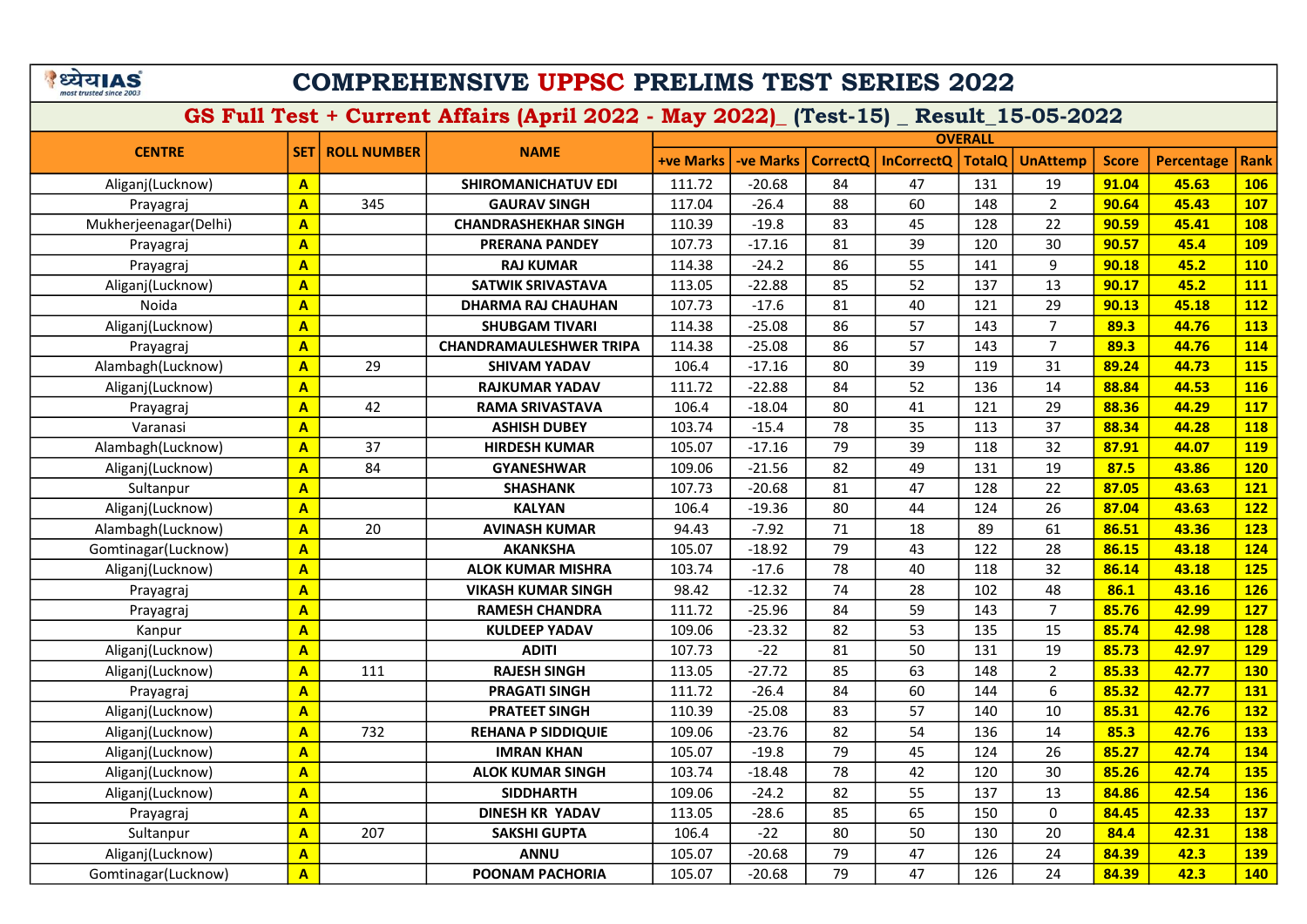|                         | ाया∆ | 51 |
|-------------------------|------|----|
| most trusted since 2003 |      |    |

GS Full Test + Current Affairs (April 2022 - May 2022)\_ (Test-15) \_ Result\_15-05-2022

|                       |                         |                    |                               | <b>OVERALL</b>   |           |                 |                   |               |                 |              |                   |             |
|-----------------------|-------------------------|--------------------|-------------------------------|------------------|-----------|-----------------|-------------------|---------------|-----------------|--------------|-------------------|-------------|
| <b>CENTRE</b>         | <b>SET</b>              | <b>ROLL NUMBER</b> | <b>NAME</b>                   | <b>+ve Marks</b> | -ve Marks | <b>CorrectQ</b> | <b>InCorrectQ</b> | <b>TotalQ</b> | <b>UnAttemp</b> | <b>Score</b> | <b>Percentage</b> | <b>Rank</b> |
| Aliganj(Lucknow)      | $\overline{A}$          | 220009             | <b>VIJAYKUMAR</b>             | 103.74           | $-19.36$  | 78              | 44                | 122           | 28              | 84.38        | 42.3              | 141         |
| Mukherjeenagar(Delhi) | $\overline{\mathbf{A}}$ |                    | <b>CHANCHAL KUMAR SINGH</b>   | 102.41           | $-18.04$  | 77              | 41                | 118           | 32              | 84.37        | 42.29             | <b>142</b>  |
| Kanpur                | A                       |                    | <b>BARKHA SAHU</b>            | 98.42            | $-14.08$  | 74              | 32                | 106           | 44              | 84.34        | 42.28             | 143         |
| Aliganj(Lucknow)      | $\overline{\mathsf{A}}$ | 659                | <b>ASHUTOSH KUMAR PANDEY</b>  | 109.06           | $-25.08$  | 82              | 57                | 139           | 11              | 83.98        | 42.1              | 144         |
| Gomtinagar(Lucknow)   | $\overline{\mathsf{A}}$ |                    | <b>ASHUTOSH UPADHYAY</b>      | 107.73           | $-24.2$   | 81              | 55                | 136           | 14              | 83.53        | 41.87             | 145         |
| Prayagraj             | A                       |                    | <b>DIKSHA TRIPATHI</b>        | 107.73           | $-24.2$   | 81              | 55                | 136           | 14              | 83.53        | 41.87             | 146         |
| Prayagraj             | $\overline{\mathbf{A}}$ |                    | <b>KRISHNA CHAND DUBEY</b>    | 106.4            | $-23.32$  | 80              | 53                | 133           | 17              | 83.08        | 41.64             | 147         |
| Prayagraj             | $\overline{\mathbf{A}}$ |                    | <b>SWATI YADAV</b>            | 101.08           | $-18.04$  | 76              | 41                | 117           | 33              | 83.04        | 41.62             | 148         |
| Noida                 | $\overline{\mathsf{A}}$ |                    | <b>GARIMA SINGH</b>           | 95.76            | $-12.76$  | 72              | 29                | 101           | 49              | 83           | 41.6              | 149         |
| Prayagraj             | A                       |                    | <b>SANJAY PAL</b>             | 110.39           | $-27.72$  | 83              | 63                | 146           | 4               | 82.67        | 41.44             | <b>150</b>  |
| Prayagraj             | A                       | 297                | <b>SUMAN</b>                  | 109.06           | $-26.4$   | 82              | 60                | 142           | 8               | 82.66        | 41.43             | <b>151</b>  |
| Aliganj(Lucknow)      | $\overline{\mathbf{A}}$ |                    | <b>AMITA VARSHNEY</b>         | 106.4            | $-23.76$  | 80              | 54                | 134           | 16              | 82.64        | 41.42             | <b>152</b>  |
| Aliganj(Lucknow)      | A                       | 728                | <b>SANJEEV KUMAR</b>          | 103.74           | $-21.12$  | 78              | 48                | 126           | 24              | 82.62        | 41.41             | 153         |
| Kanpur                | A                       |                    | <b>HIMANSHU AWASTHI</b>       | 109.06           | $-26.84$  | 82              | 61                | 143           | $\overline{7}$  | 82.22        | 41.21             | 154         |
| Prayagraj             | A                       |                    | <b>SURYA PRAKASH AGRAHARI</b> | 103.74           | $-21.56$  | 78              | 49                | 127           | 23              | 82.18        | 41.19             | <b>155</b>  |
| Gomtinagar(Lucknow)   | $\mathbf{A}$            |                    | <b>POONAM YADAV</b>           | 102.41           | $-20.24$  | 77              | 46                | 123           | 27              | 82.17        | 41.19             | <b>156</b>  |
| Aliganj(Lucknow)      | $\overline{\mathbf{A}}$ | 601                | <b>SACHIN KUMAR</b>           | 98.42            | $-16.28$  | 74              | 37                | 111           | 39              | 82.14        | 41.17             | <b>157</b>  |
| Aliganj(Lucknow)      | A                       |                    | <b>NEELAM SINGH</b>           | 106.4            | $-24.64$  | 80              | 56                | 136           | 14              | 81.76        | 40.98             | <b>158</b>  |
| Gomtinagar(Lucknow)   | A                       |                    | <b>GYANENDRA KUMAR SINGH</b>  | 99.75            | $-18.04$  | 75              | 41                | 116           | 34              | 81.71        | 40.96             | <b>159</b>  |
| Aliganj(Lucknow)      | A                       | 250                | <b>KRISHNA</b>                | 106.4            | $-25.08$  | 80              | 57                | 137           | 13              | 81.32        | 40.76             | <b>160</b>  |
| Aliganj(Lucknow)      | A                       | 215                | <b>SANJEEV RAI</b>            | 105.07           | $-23.76$  | 79              | 54                | 133           | 17              | 81.31        | 40.76             | <b>161</b>  |
| Sultanpur             | $\overline{\mathbf{A}}$ |                    | <b>PRADEEP KUMAR</b>          | 105.07           | $-23.76$  | 79              | 54                | 133           | 17              | 81.31        | 40.76             | <b>162</b>  |
| Prayagraj             | $\overline{\mathbf{A}}$ | 50                 | <b>KULDEEP MADHAV</b>         | 101.08           | $-19.8$   | 76              | 45                | 121           | 29              | 81.28        | 40.74             | 163         |
| Mukherjeenagar(Delhi) | A                       | 389                | <b>MANGALEHS</b>              | 99.75            | $-18.48$  | 75              | 42                | 117           | 33              | 81.27        | 40.74             | 164         |
| Alambagh(Lucknow)     | A                       | 56                 | <b>PRAGATI VERMA</b>          | 110.39           | $-29.48$  | 83              | 67                | 150           | $\mathbf 0$     | 80.91        | 40.56             | <b>165</b>  |
| Prayagraj             | $\overline{\mathbf{A}}$ |                    | <b>ABHINAV PANDEY</b>         | 106.4            | $-25.52$  | 80              | 58                | 138           | 12              | 80.88        | 40.54             | <b>166</b>  |
| Alambagh(Lucknow)     | A                       | 11                 | <b>SHIVA PATEL</b>            | 105.07           | $-24.2$   | 79              | 55                | 134           | 16              | 80.87        | 40.54             | <b>167</b>  |
| Prayagraj             | $\overline{\mathbf{A}}$ |                    | <b>SADAF AYUB</b>             | 105.07           | $-24.2$   | 79              | 55                | 134           | 16              | 80.87        | 40.54             | <b>168</b>  |
| Aliganj(Lucknow)      | A                       | 248                | <b>ANURADHA PATHAK</b>        | 97.09            | $-17.16$  | 73              | 39                | 112           | 38              | 79.93        | 40.07             | <b>169</b>  |
| Gomtinagar(Lucknow)   | $\overline{\mathbf{A}}$ |                    | <b>SANJAY KUMAR</b>           | 91.77            | $-11.88$  | 69              | 27                | 96            | 54              | 79.89        | 40.05             | <b>170</b>  |
| Gomtinagar(Lucknow)   | $\overline{\mathbf{A}}$ |                    | <b>RACHANA</b>                | 103.74           | $-24.2$   | 78              | 55                | 133           | 17              | 79.54        | 39.87             | <b>171</b>  |
| Aliganj(Lucknow)      | A                       | 1071               | <b>SAURABH KUM R</b>          | 101.08           | $-21.56$  | 76              | 49                | 125           | 25              | 79.52        | 39.86             | 172         |

Alambagh(Lucknow) <mark>| A |</mark> 39 | PANKAJ VERMA | 98.42 -18.92 | 74 | 43 | 117 | 33 <mark>| 79.5 | 39.85 | 173</mark> Prayagraj <mark>A A PRADEEP KUMAR 98.42 -18.92 74 43 117 33 79.5 39.85 174</mark> Aliganj(Lucknow) A RASHMI SINGH 97.09 -17.6 73 40 113 37 79.49 39.84 175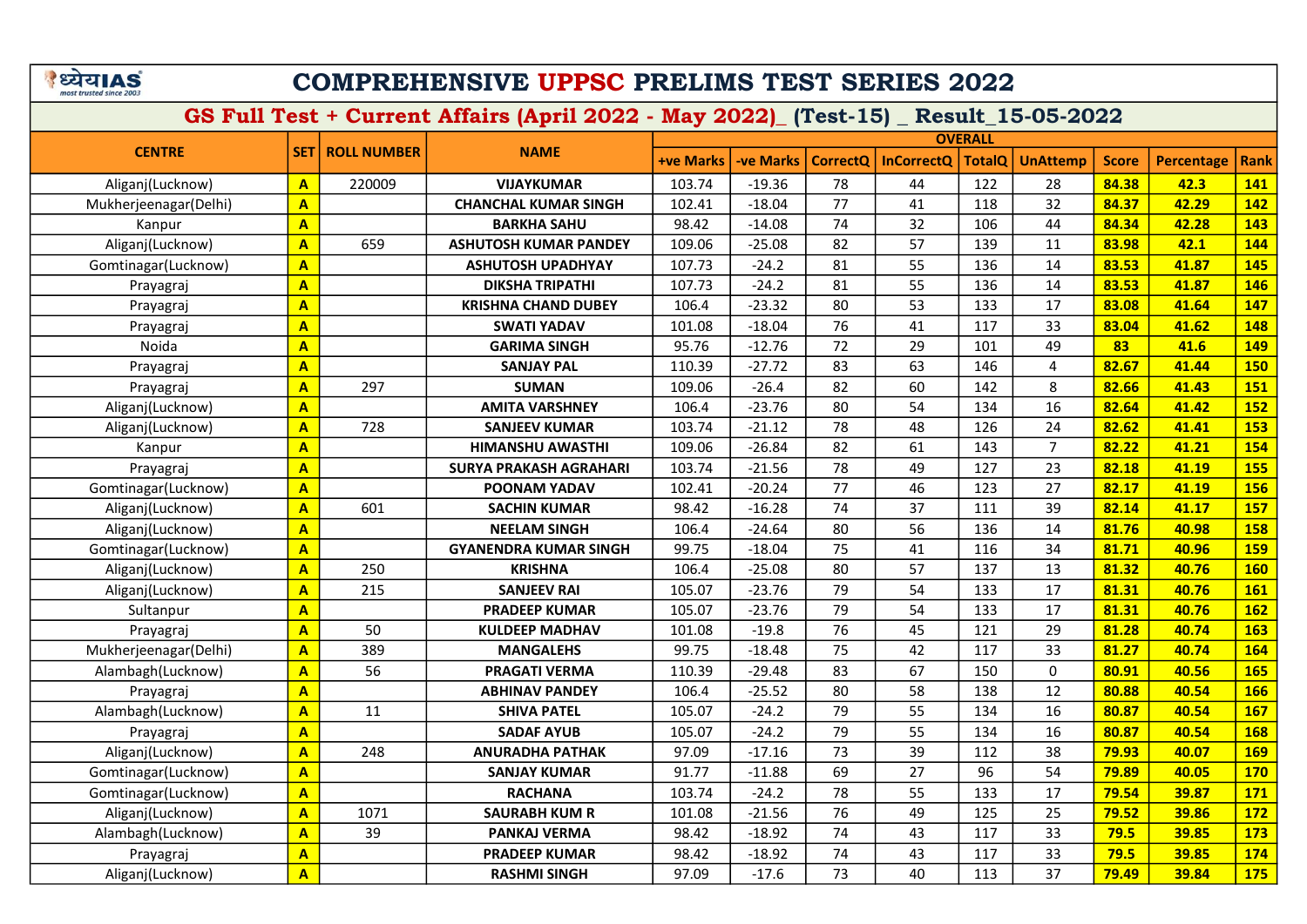#### COMPREHENSIVE UPPSC PRELIMS TEST SERIES 2022

|                       |                         |                    |                            |                  |           |                 | <b>OVERALL</b>    |               |                 |              |                   |             |
|-----------------------|-------------------------|--------------------|----------------------------|------------------|-----------|-----------------|-------------------|---------------|-----------------|--------------|-------------------|-------------|
| <b>CENTRE</b>         | <b>SET</b>              | <b>ROLL NUMBER</b> | <b>NAME</b>                | <b>+ve Marks</b> | -ve Marks | <b>CorrectQ</b> | <b>InCorrectQ</b> | <b>TotalQ</b> | <b>UnAttemp</b> | <b>Score</b> | <b>Percentage</b> | <b>Rank</b> |
| Aliganj(Lucknow)      | A                       | 167                | <b>SHRIYA MISHRA</b>       | 93.1             | $-13.64$  | 70              | 31                | 101           | 49              | 79.46        | 39.83             | <b>176</b>  |
| Aliganj(Lucknow)      | $\overline{\mathsf{A}}$ | 96                 | <b>MONIKA AWASTHI</b>      | 106.4            | $-27.28$  | 80              | 62                | 142           | 8               | 79.12        | 39.66             | <b>177</b>  |
| Prayagraj             | A                       |                    | <b>AVANEESH KUMAR</b>      | 106.4            | $-27.28$  | 80              | 62                | 142           | 8               | 79.12        | 39.66             | <b>178</b>  |
| Aliganj(Lucknow)      | A                       | 150                | <b>NAZREEN</b>             | 101.08           | $-22$     | 76              | 50                | 126           | 24              | 79.08        | 39.64             | <b>179</b>  |
| Prayagraj             | A                       |                    | <b>SHIVAM YADAV</b>        | 103.74           | $-25.08$  | 78              | 57                | 135           | 15              | 78.66        | 39.43             | <b>180</b>  |
| Prayagraj             | $\overline{\mathbf{A}}$ | 105                | <b>ASHUTOSH KUMAR</b>      | 98.42            | $-19.8$   | 74              | 45                | 119           | 31              | 78.62        | 39.41             | 181         |
| Prayagraj             | A                       | 49                 | PRIYA MADDHESHIYA          | 107.73           | $-29.48$  | 81              | 67                | 148           | $\overline{2}$  | 78.25        | 39.22             | <b>182</b>  |
| Aliganj(Lucknow)      | $\overline{\mathsf{A}}$ | 714                | <b>RAJ KUMAR SINGH</b>     | 103.74           | $-25.52$  | 78              | 58                | 136           | 14              | 78.22        | 39.21             | 183         |
| Alambagh(Lucknow)     | A                       | 58                 | <b>MANISH DEV JAISWAL</b>  | 95.76            | $-17.6$   | 72              | 40                | 112           | 38              | 78.16        | 39.18             | 184         |
| Prayagraj             | $\overline{\mathbf{A}}$ |                    | <b>PRADEEP SINGH</b>       | 107.73           | $-30.36$  | 81              | 69                | 150           | $\mathbf 0$     | 77.37        | 38.78             | <b>185</b>  |
| Aliganj(Lucknow)      | $\overline{\mathsf{A}}$ | 112                | <b>GOPAL PANDEY</b>        | 105.07           | $-27.72$  | 79              | 63                | 142           | 8               | 77.35        | 38.77             | <b>186</b>  |
| Aliganj(Lucknow)      | A                       | 690                | <b>RAHULSINGH</b>          | 90.44            | $-13.2$   | 68              | 30                | 98            | 52              | 77.24        | 38.72             | <b>187</b>  |
| Prayagraj             | $\overline{\mathsf{A}}$ | 370                | <b>KULDEEP YADAV</b>       | 102.41           | $-25.52$  | 77              | 58                | 135           | 15              | 76.89        | 38.54             | <b>188</b>  |
| Prayagraj             | $\overline{\mathsf{A}}$ | 326                | <b>HARI MANGAL PRASAD</b>  | 97.09            | $-20.24$  | 73              | 46                | 119           | 31              | 76.85        | 38.52             | <b>189</b>  |
| Gomtinagar(Lucknow)   | $\mathbf{A}$            |                    | <b>GAURAV SINGH</b>        | 98.42            | $-22$     | 74              | 50                | 124           | 26              | 76.42        | 38.31             | <b>190</b>  |
| Aliganj(Lucknow)      | $\overline{\mathsf{A}}$ | 185                | <b>PRASHANT PATEL</b>      | 99.75            | $-23.76$  | 75              | 54                | 129           | 21              | 75.99        | 38.09             | <b>191</b>  |
| Aliganj(Lucknow)      | $\overline{\mathsf{A}}$ |                    | <b>HIMANSHI SINGH</b>      | 95.76            | $-19.8$   | 72              | 45                | 117           | 33              | 75.96        | 38.08             | <b>192</b>  |
| Aliganj(Lucknow)      | $\overline{\mathbf{A}}$ |                    | <b>AKRITI</b>              | 94.43            | $-18.92$  | 71              | 43                | 114           | 36              | 75.51        | 37.85             | <b>193</b>  |
| Gomtinagar(Lucknow)   | A                       | 107                | <b>SANTOSH KUMAR SINGH</b> | 98.42            | $-23.76$  | 74              | 54                | 128           | 22              | 74.66        | 37.42             | 194         |
| Mukherjeenagar(Delhi) | A                       | 74                 | <b>RUPALI PANDEY</b>       | 101.08           | $-26.84$  | 76              | 61                | 137           | 13              | 74.24        | 37.21             | <b>195</b>  |
| Laxminagar(Delhi)     | $\overline{\mathbf{A}}$ |                    | <b>NEHA VYAS</b>           | 89.11            | $-14.96$  | 67              | 34                | 101           | 49              | 74.15        | 37.17             | <b>196</b>  |
| Alambagh(Lucknow)     | $\overline{\mathsf{A}}$ | 38                 | <b>ASHOK KUMAR</b>         | 98.42            | $-24.64$  | 74              | 56                | 130           | 20              | 73.78        | 36.98             | <b>197</b>  |
| Gomtinagar(Lucknow)   | A                       |                    | <b>AMAN GUPTA</b>          | 89.11            | $-15.84$  | 67              | 36                | 103           | 47              | 73.27        | 36.73             | <b>198</b>  |
| Prayagraj             | A                       |                    | <b>JITENDRA BHAGWAT</b>    | 99.75            | $-27.28$  | 75              | 62                | 137           | 13              | 72.47        | 36.33             | <b>199</b>  |
| Gomtinagar(Lucknow)   | A                       |                    | <b>RICHA</b>               | 99.75            | $-27.72$  | 75              | 63                | 138           | 12              | 72.03        | 36.11             | 200         |
| Aliganj(Lucknow)      | A                       |                    | <b>ABHIMANYU SHUKLA</b>    | 97.09            | $-25.08$  | 73              | 57                | 130           | 20              | 72.01        | 36.1              | 201         |
| Varanasi              | $\overline{A}$          | $\overline{7}$     | <b>AMIT KUMAR</b>          | 91.77            | $-19.8$   | 69              | 45                | 114           | 36              | 71.97        | 36.08             | 202         |
| Prayagraj             | $\overline{\mathsf{A}}$ |                    | <b>ASHOK JAISWAL</b>       | 95.76            | $-24.2$   | 72              | 55                | 127           | 23              | 71.56        | 35.87             | 203         |
| Prayagraj             | $\mathbf{A}$            |                    | <b>ANKITA</b>              | 94.43            | $-22.88$  | 71              | 52                | 123           | 27              | 71.55        | 35.86             | 204         |
| Aliganj(Lucknow)      | $\overline{A}$          | 610                | <b>RATNESH KUMAR</b>       | 93.1             | $-21.56$  | 70              | 49                | 119           | 31              | 71.54        | 35.86             | 205         |
| Aliganj(Lucknow)      | A                       |                    | <b>ANAMIKA SINGH</b>       | 93.1             | $-21.56$  | 70              | 49                | 119           | 31              | 71.54        | 35.86             | 206         |
| Gorakhpur             | A                       |                    | <b>ADARSH VISHWAKARMA</b>  | 97.09            | $-25.96$  | 73              | 59                | 132           | 18              | 71.13        | 35.65             | 207         |
| Mukherjeenagar(Delhi) | $\mathbf{A}$            |                    | <b>MANOJ KUMAR</b>         | 97.09            | $-25.96$  | 73              | 59                | 132           | 18              | 71.13        | 35.65             | 208         |
| Aliganj(Lucknow)      | A                       | 97                 | <b>RICHA AWASTHI</b>       | 90.44            | $-19.36$  | 68              | 44                | 112           | 38              | 71.08        | 35.63             | 209         |
| Prayagraj             | $\overline{\mathbf{A}}$ |                    | <b>SUJIT KUMAR YADAV</b>   | 78.47            | $-7.48$   | 59              | 17                | 76            | 74              | 70.99        | 35.58             | 210         |
|                       |                         |                    |                            |                  |           |                 |                   |               |                 |              |                   |             |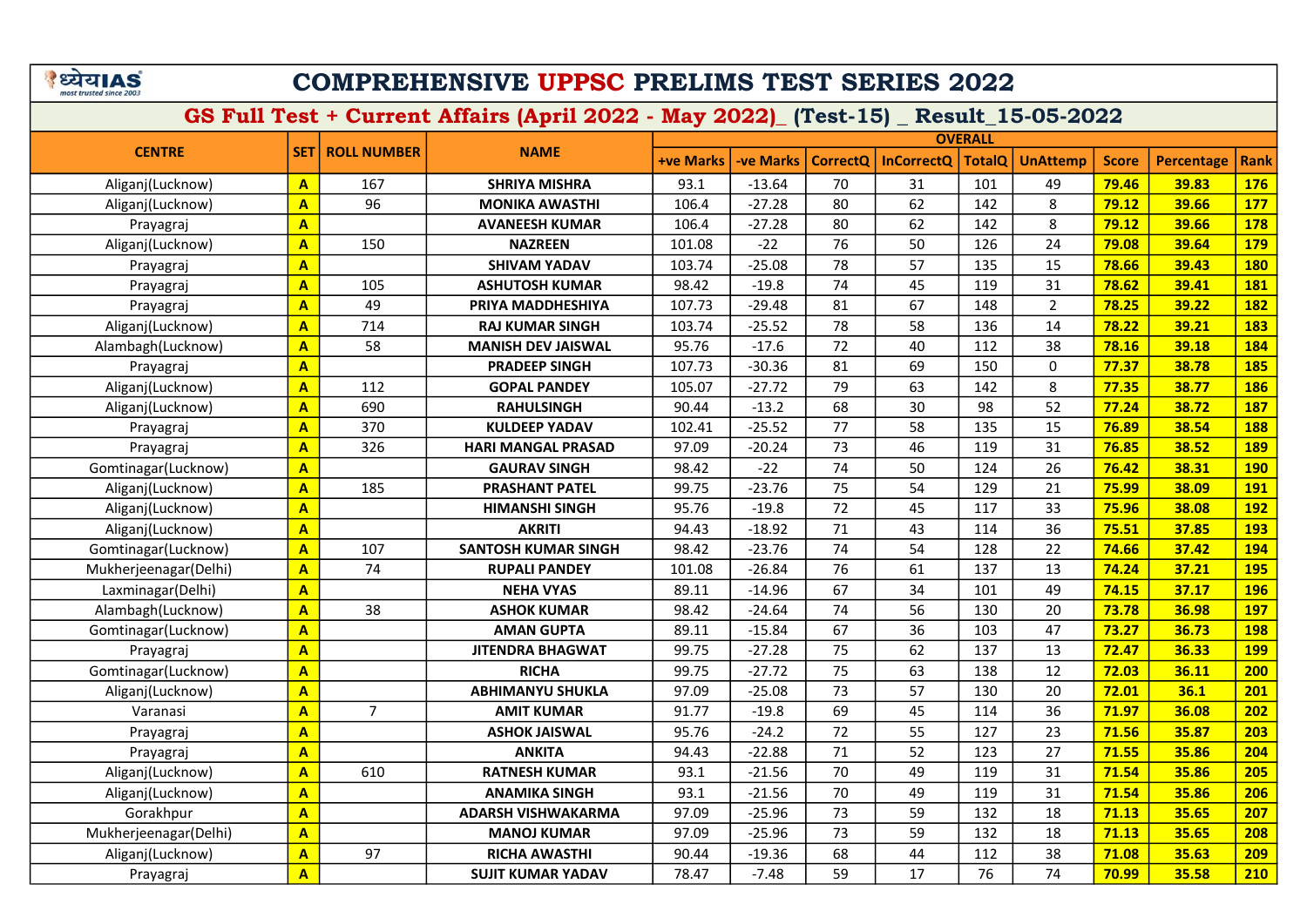#### COMPREHENSIVE UPPSC PRELIMS TEST SERIES 2022

|                       |                         |                    |                             | <b>OVERALL</b> |                 |                 |                   |               |                 |              |            |             |  |  |  |
|-----------------------|-------------------------|--------------------|-----------------------------|----------------|-----------------|-----------------|-------------------|---------------|-----------------|--------------|------------|-------------|--|--|--|
| <b>CENTRE</b>         | <b>SET</b>              | <b>ROLL NUMBER</b> | <b>NAME</b>                 | +ve Marks      | <b>ve Marks</b> | <b>CorrectQ</b> | <b>InCorrectQ</b> | <b>TotalQ</b> | <b>UnAttemp</b> | <b>Score</b> | Percentage | <b>Rank</b> |  |  |  |
| Mukherjeenagar(Delhi) | $\overline{A}$          |                    | <b>UDAY PRATAP SINGH</b>    | 98.42          | $-27.72$        | 74              | 63                | 137           | 13              | 70.7         | 35.44      | 211         |  |  |  |
| Aliganj(Lucknow)      | $\overline{\mathbf{A}}$ | 1964               | <b>REENA YADAV</b>          | 95.76          | $-25.08$        | 72              | 57                | 129           | 21              | 70.68        | 35.43      | 212         |  |  |  |
| Varanasi              | $\overline{\mathbf{A}}$ | 4                  | <b>JITEN RA SINGH</b>       | 83.79          | $-13.2$         | 63              | 30                | 93            | 57              | 70.59        | 35.38      | 213         |  |  |  |
| Aliganj(Lucknow)      | $\overline{A}$          | 257                | <b>ABHISHEK SHUKLA</b>      | 82.46          | $-11.88$        | 62              | 27                | 89            | 61              | 70.58        | 35.38      | 214         |  |  |  |
| Prayagraj             | $\overline{\mathbf{A}}$ | 415                | <b>ABHISHEKCHAUBEY</b>      | 89.11          | $-18.92$        | 67              | 43                | 110           | 40              | 70.19        | 35.18      | 215         |  |  |  |
| Gorakhpur             | $\overline{A}$          |                    | <b>ABHAY PRATAP SINGH</b>   | 93.1           | $-23.32$        | 70              | 53                | 123           | 27              | 69.78        | 34.98      | 216         |  |  |  |
| Sultanpur             | $\overline{\mathbf{A}}$ |                    | <b>ARCHANA MISHRA</b>       | 93.1           | $-23.32$        | 70              | 53                | 123           | 27              | 69.78        | 34.98      | 217         |  |  |  |
| Prayagraj             | $\overline{A}$          |                    | <b>ASHUTOSH KUMAR</b>       | 90.44          | $-20.68$        | 68              | 47                | 115           | 35              | 69.76        | 34.97      | 218         |  |  |  |
| Aliganj(Lucknow)      | $\overline{A}$          | 669                | <b>SHAURYA PRATAP</b>       | 97.09          | $-27.72$        | 73              | 63                | 136           | 14              | 69.37        | 34.77      | 219         |  |  |  |
| Aliganj(Lucknow)      | $\overline{A}$          |                    | <b>FAHMEEN KHAN</b>         | 95.76          | $-26.4$         | 72              | 60                | 132           | 18              | 69.36        | 34.77      | 220         |  |  |  |
| Prayagraj             | $\overline{A}$          |                    | <b>RISHABH DEV SINGH</b>    | 94.43          | $-25.08$        | 71              | 57                | 128           | 22              | 69.35        | 34.76      | 221         |  |  |  |
| Aliganj(Lucknow)      | $\overline{A}$          |                    | <b>RUPALI SHARMA</b>        | 89.11          | $-19.8$         | 67              | 45                | 112           | 38              | 69.31        | 34.74      | 222         |  |  |  |
| Aliganj(Lucknow)      | $\overline{A}$          |                    | <b>SAURAV TIWARI</b>        | 86.45          | $-17.16$        | 65              | 39                | 104           | 46              | 69.29        | 34.73      | 223         |  |  |  |
| Gomtinagar(Lucknow)   | $\overline{\mathbf{A}}$ |                    | <b>SUDHA MAURYA</b>         | 99.75          | $-30.8$         | 75              | 70                | 145           | 5               | 68.95        | 34.56      | 224         |  |  |  |
| Alambagh(Lucknow)     | $\overline{\mathbf{A}}$ | $\overline{7}$     | PANKAJ YADAV                | 94.43          | $-25.96$        | 71              | 59                | 130           | 20              | 68.47        | 34.32      | 225         |  |  |  |
| Prayagraj             | $\overline{\mathbf{A}}$ |                    | <b>DIKSHA MISHRA</b>        | 89.11          | $-20.68$        | 67              | 47                | 114           | 36              | 68.43        | 34.3       | 226         |  |  |  |
| Mukherjeenagar(Delhi) | $\overline{\mathbf{A}}$ | 538                | <b>PUSHPENDRA PANDEY</b>    | 86.45          | $-18.04$        | 65              | 41                | 106           | 44              | 68.41        | 34.29      | 227         |  |  |  |
| Gomtinagar(Lucknow)   | $\overline{\mathbf{A}}$ |                    | <b>ASHISH KHARWAR</b>       | 85.12          | $-17.16$        | 64              | 39                | 103           | 47              | 67.96        | 34.07      | 228         |  |  |  |
| Gomtinagar(Lucknow)   | $\overline{\mathbf{A}}$ |                    | <b>NEHA YADAV</b>           | 94.43          | $-27.28$        | 71              | 62                | 133           | 17              | 67.15        | 33.66      | <b>229</b>  |  |  |  |
| Alambagh(Lucknow)     | $\overline{\mathbf{A}}$ | 22                 | <b>SUMNAINA KUMARI</b>      | 89.11          | $-22$           | 67              | 50                | 117           | 33              | 67.11        | 33.64      | 230         |  |  |  |
| Alambagh(Lucknow)     | $\overline{\mathbf{A}}$ | 9                  | <b>VIPNESH SINGH</b>        | 87.78          | $-20.68$        | 66              | 47                | 113           | 37              | 67.1         | 33.63      | 231         |  |  |  |
| Aliganj(Lucknow)      | $\overline{A}$          | 0002 1             | <b>GARIMA SINGH</b>         | 87.78          | $-20.68$        | 66              | 47                | 113           | 37              | 67.1         | 33.63      | 232         |  |  |  |
| Aliganj(Lucknow)      | $\overline{\mathbf{A}}$ |                    | <b>VASUNDHARA TRIPA TH</b>  | 85.12          | $-18.48$        | 64              | 42                | 106           | 44              | 66.64        | 33.4       | 233         |  |  |  |
| Aliganj(Lucknow)      | $\overline{\mathbf{A}}$ |                    | <b>KULBHUSHAN SINGH</b>     | 83.79          | $-17.16$        | 63              | 39                | 102           | 48              | 66.63        | 33.4       | 234         |  |  |  |
| Gorakhpur             | $\overline{\mathbf{A}}$ |                    | <b>SATYA PRAKASH RAI</b>    | 91.77          | $-25.52$        | 69              | 58                | 127           | 23              | 66.25        | 33.21      | 235         |  |  |  |
| Aliganj(Lucknow)      | $\overline{\mathbf{A}}$ |                    | <b>SONIYA YADAV</b>         | 89.11          | $-22.88$        | 67              | 52                | 119           | 31              | 66.23        | 33.2       | 236         |  |  |  |
| Prayagraj             | $\overline{\mathbf{A}}$ |                    | <b>SHEPHALI KRISHNAN</b>    | 93.1           | $-27.28$        | 70              | 62                | 132           | 18              | 65.82        | 32.99      | 237         |  |  |  |
| Aliganj(Lucknow)      | $\overline{A}$          | 124                | <b>SACHIN KUMAR</b>         | 91.77          | $-25.96$        | 69              | 59                | 128           | 22              | 65.81        | 32.99      | 238         |  |  |  |
| Aliganj(Lucknow)      | $\overline{\mathbf{A}}$ | 1805               | <b>NILESH</b>               | 85.12          | $-19.36$        | 64              | 44                | 108           | 42              | 65.76        | 32.96      | 239         |  |  |  |
| Prayagraj             | $\overline{\mathbf{A}}$ |                    | <b>SANJAY BHARTI</b>        | 95.76          | $-30.36$        | 72              | 69                | 141           | 9               | 65.4         | 32.78      | 240         |  |  |  |
| Aliganj(Lucknow)      | $\overline{\mathbf{A}}$ |                    | <b>ASHUTOSH MISHRA</b>      | 87.78          | $-22.44$        | 66              | 51                | 117           | 33              | 65.34        | 32.75      | 241         |  |  |  |
| Aliganj(Lucknow)      | $\overline{\mathbf{A}}$ | 235                | <b>RAKESH KUMAR RATHOUR</b> | 83.79          | $-18.48$        | 63              | 42                | 105           | 45              | 65.31        | 32.74      | 242         |  |  |  |
| Prayagraj             | $\overline{\mathbf{A}}$ |                    | <b>ANKIT RAJ</b>            | 91.77          | $-26.84$        | 69              | 61                | 130           | 20              | 64.93        | 32.55      | 243         |  |  |  |
| Aliganj(Lucknow)      | $\overline{\mathbf{A}}$ |                    | <b>GARIMAYADAV</b>          | 89.11          | $-24.2$         | 67              | 55                | 122           | 28              | 64.91        | 32.54      | 244         |  |  |  |
| Prayagraj             | $\overline{A}$          | 57                 | SHIPRA SRIVASTAVA           | 85.12          | $-20.24$        | 64              | 46                | 110           | 40              | 64.88        | 32.52      | 245         |  |  |  |
|                       |                         |                    |                             |                |                 |                 |                   |               |                 |              |            |             |  |  |  |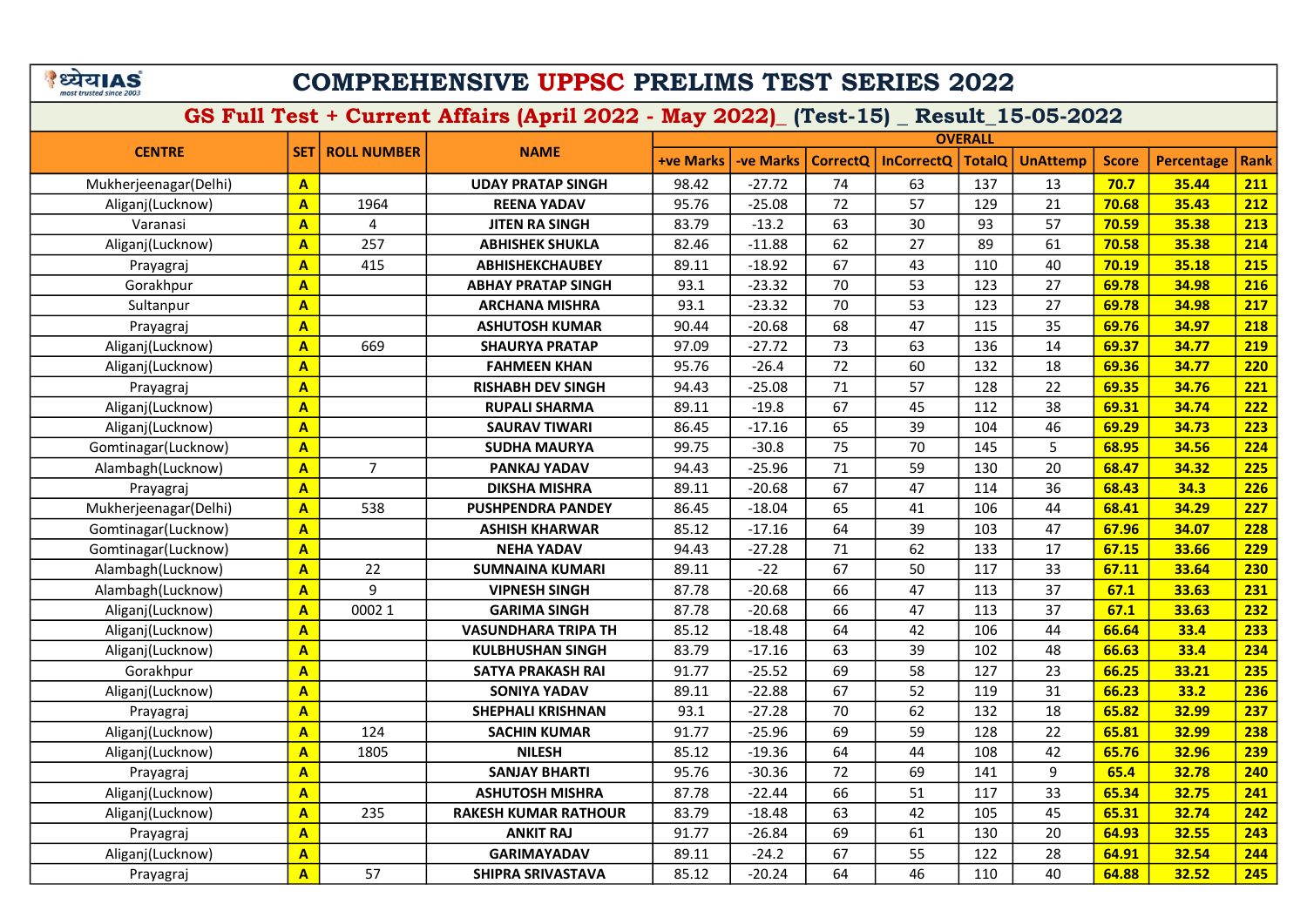#### COMPREHENSIVE UPPSC PRELIMS TEST SERIES 2022

|                       |                         |                    |                          | <b>OVERALL</b>   |           |          |                   |               |                 |              |                   |             |
|-----------------------|-------------------------|--------------------|--------------------------|------------------|-----------|----------|-------------------|---------------|-----------------|--------------|-------------------|-------------|
| <b>CENTRE</b>         | <b>SET</b>              | <b>ROLL NUMBER</b> | <b>NAME</b>              | <b>+ve Marks</b> | -ve Marks | CorrectQ | <b>InCorrectQ</b> | <b>TotalQ</b> | <b>UnAttemp</b> | <b>Score</b> | <b>Percentage</b> | <b>Rank</b> |
| Prayagraj             | $\mathbf{A}$            |                    | <b>MAHESH KUMAR</b>      | 82.46            | $-17.6$   | 62       | 40                | 102           | 48              | 64.86        | 32.51             | 246         |
| Aliganj(Lucknow)      | $\overline{\mathbf{A}}$ |                    | <b>VIJAY SINGH</b>       | 87.78            | $-23.32$  | 66       | 53                | 119           | 31              | 64.46        | 32.31             | 247         |
| Aliganj(Lucknow)      | $\overline{\mathbf{A}}$ | 214                | <b>KAMLESH KUMAR</b>     | 86.45            | $-22$     | 65       | 50                | 115           | 35              | 64.45        | 32.31             | 248         |
| Gomtinagar(Lucknow)   | $\mathbf{A}$            |                    | <b>MANSHI MISHRA</b>     | 81.13            | $-16.72$  | 61       | 38                | 99            | 51              | 64.41        | 32.29             | 249         |
| Alambagh(Lucknow)     | $\overline{\mathbf{A}}$ | 53                 | <b>SHWETA TIWARI</b>     | 77.14            | $-12.76$  | 58       | 29                | 87            | 63              | 64.38        | 32.27             | 250         |
| Prayagraj             | $\overline{\mathbf{A}}$ |                    | <b>SHAILESH KUMAR</b>    | 97.09            | $-33$     | 73       | 75                | 148           | $\overline{2}$  | 64.09        | 32.13             | 251         |
| Aliganj(Lucknow)      | $\mathbf{A}$            | 590                | <b>RAJ KUMAR</b>         | 95.76            | $-31.68$  | 72       | 72                | 144           | 6               | 64.08        | 32.12             | 252         |
| Prayagraj             | $\overline{\mathbf{A}}$ |                    | <b>ANIL KUMAR VERMA</b>  | 93.1             | $-29.04$  | 70       | 66                | 136           | 14              | 64.06        | 32.11             | 253         |
| Prayagraj             | $\overline{\mathbf{A}}$ |                    | <b>RAVI RANJAN</b>       | 91.77            | $-27.72$  | 69       | 63                | 132           | 18              | 64.05        | 32.11             | 254         |
| Mukherjeenagar(Delhi) | $\mathbf{A}$            | 71                 | SHIVA SHARMA             | 90.44            | $-26.4$   | 68       | 60                | 128           | 22              | 64.04        | 32.1              | 255         |
| Sultanpur             | $\overline{\mathbf{A}}$ | 337                | <b>KRISHNA SHUKLA</b>    | 89.11            | $-25.08$  | 67       | 57                | 124           | 26              | 64.03        | 32.1              | 256         |
| Aliganj(Lucknow)      | $\overline{\mathbf{A}}$ | 4                  | <b>PALLAVI</b>           | 87.78            | $-23.76$  | 66       | 54                | 120           | 30              | 64.02        | 32.09             | 257         |
| Laxminagar(Delhi)     | $\mathbf{A}$            | 153                | <b>SHALINI CHAUHAN</b>   | 85.12            | $-21.12$  | 64       | 48                | 112           | 38              | 64           | 32.08             | 258         |
| Aliganj(Lucknow)      | $\overline{\mathbf{A}}$ | 87                 | <b>SIYA RAM VERMA</b>    | 81.13            | $-17.16$  | 61       | 39                | 100           | 50              | 63.97        | 32.07             | 259         |
| Prayagraj             | $\mathbf{A}$            | 419                |                          | 79.8             | $-15.84$  | 60       | 36                | 96            | 54              | 63.96        | 32.06             | 260         |
| Laxminagar(Delhi)     | $\mathbf{A}$            |                    | <b>ABHISHEK YADAV</b>    | 73.15            | $-9.24$   | 55       | 21                | 76            | 74              | 63.91        | 32.04             | 261         |
| Mukherjeenagar(Delhi) | $\overline{\mathbf{A}}$ | 63                 | YASHVARDHAN SINGH        | 97.09            | $-33.44$  | 73       | 76                | 149           | $\mathbf{1}$    | 63.65        | 31.9              | 262         |
| Gorakhpur             | $\mathbf{A}$            |                    | <b>AJAY KUMAR MAURYA</b> | 97.09            | $-33.88$  | 73       | 77                | 150           | $\mathbf 0$     | 63.21        | 31.68             | 263         |
| Prayagraj             | $\overline{\mathbf{A}}$ |                    | <b>RAJENDRA SINGH</b>    | 90.44            | $-27.28$  | 68       | 62                | 130           | 20              | 63.16        | 31.66             | 264         |
| Sultanpur             | $\mathbf{A}$            |                    | <b>PANKAJ DWIVEDI</b>    | 87.78            | $-24.64$  | 66       | 56                | 122           | 28              | 63.14        | 31.65             | 265         |
| Gomtinagar(Lucknow)   | $\overline{\mathbf{A}}$ |                    | <b>DEEPIKA PANDEY</b>    | 83.79            | $-20.68$  | 63       | 47                | 110           | 40              | 63.11        | 31.63             | 266         |
| Prayagraj             | $\mathbf{A}$            |                    | <b>SANTOSH DWIVEDI</b>   | 81.13            | $-18.04$  | 61       | 41                | 102           | 48              | 63.09        | 31.62             | 267         |
| Aliganj(Lucknow)      | $\overline{\mathbf{A}}$ | 696                | <b>PRATIKSHA PANDEY</b>  | 79.8             | $-16.72$  | 60       | 38                | 98            | 52              | 63.08        | 31.62             | 268         |
| Gomtinagar(Lucknow)   | $\mathbf{A}$            |                    | <b>PRIYANKA GUPTA</b>    | 90.44            | $-27.72$  | 68       | 63                | 131           | 19              | 62.72        | 31.44             | 269         |
| Prayagraj             | $\overline{\mathsf{A}}$ |                    | <b>RAMKARA NGUPTA</b>    | 87.78            | $-25.08$  | 66       | 57                | 123           | 27              | 62.7         | 31.43             | 270         |
| Alambagh(Lucknow)     | $\overline{\mathbf{A}}$ | 65                 | <b>SHALINI RAWAT</b>     | 90.44            | $-28.16$  | 68       | 64                | 132           | 18              | 62.28        | 31.22             | 271         |
| Aliganj(Lucknow)      | $\overline{\mathbf{A}}$ |                    | <b>SHUBHENDU</b>         | 78.47            | $-16.72$  | 59       | 38                | 97            | 53              | 61.75        | 30.95             | 272         |
| Aliganj(Lucknow)      | $\overline{\mathbf{A}}$ |                    | <b>DEEPAK KANAUJIA</b>   | 78.47            | $-16.72$  | 59       | 38                | 97            | 53              | 61.75        | 30.95             | 273         |
| Aliganj(Lucknow)      | $\overline{\mathbf{A}}$ |                    | <b>RAHUL CHAUHAN</b>     | 91.77            | $-30.36$  | 69       | 69                | 138           | 12              | 61.41        | 30.78             | 274         |
| Prayagraj             | $\overline{A}$          |                    | <b>APARNA</b>            | 86.45            | $-25.08$  | 65       | 57                | 122           | 28              | 61.37        | 30.76             | 275         |
| Aliganj(Lucknow)      | $\overline{\mathbf{A}}$ |                    | <b>NAVEEN TIWARI</b>     | 89.11            | $-29.04$  | 67       | 66                | 133           | 17              | 60.07        | 30.11             | 276         |
| Gomtinagar(Lucknow)   | $\overline{\mathbf{A}}$ |                    | <b>POONAM VERMA</b>      | 87.78            | $-27.72$  | 66       | 63                | 129           | 21              | 60.06        | 30.11             | 277         |
| Aliganj(Lucknow)      | $\mathbf{A}$            |                    | <b>SANJAY KUMAR</b>      | 94.43            | $-34.76$  | 71       | 79                | 150           | $\mathbf 0$     | 59.67        | 29.91             | 278         |
| Prayagraj             | $\overline{\mathbf{A}}$ | 143                | <b>ROHIT SINGH</b>       | 86.45            | $-26.84$  | 65       | 61                | 126           | 24              | 59.61        | 29.88             | 279         |
| Prayagraj             | $\mathbf{A}$            |                    | <b>SUJEET CHAURSIA</b>   | 79.8             | $-20.24$  | 60       | 46                | 106           | 44              | 59.56        | 29.85             | 280         |
|                       |                         |                    |                          |                  |           |          |                   |               |                 |              |                   |             |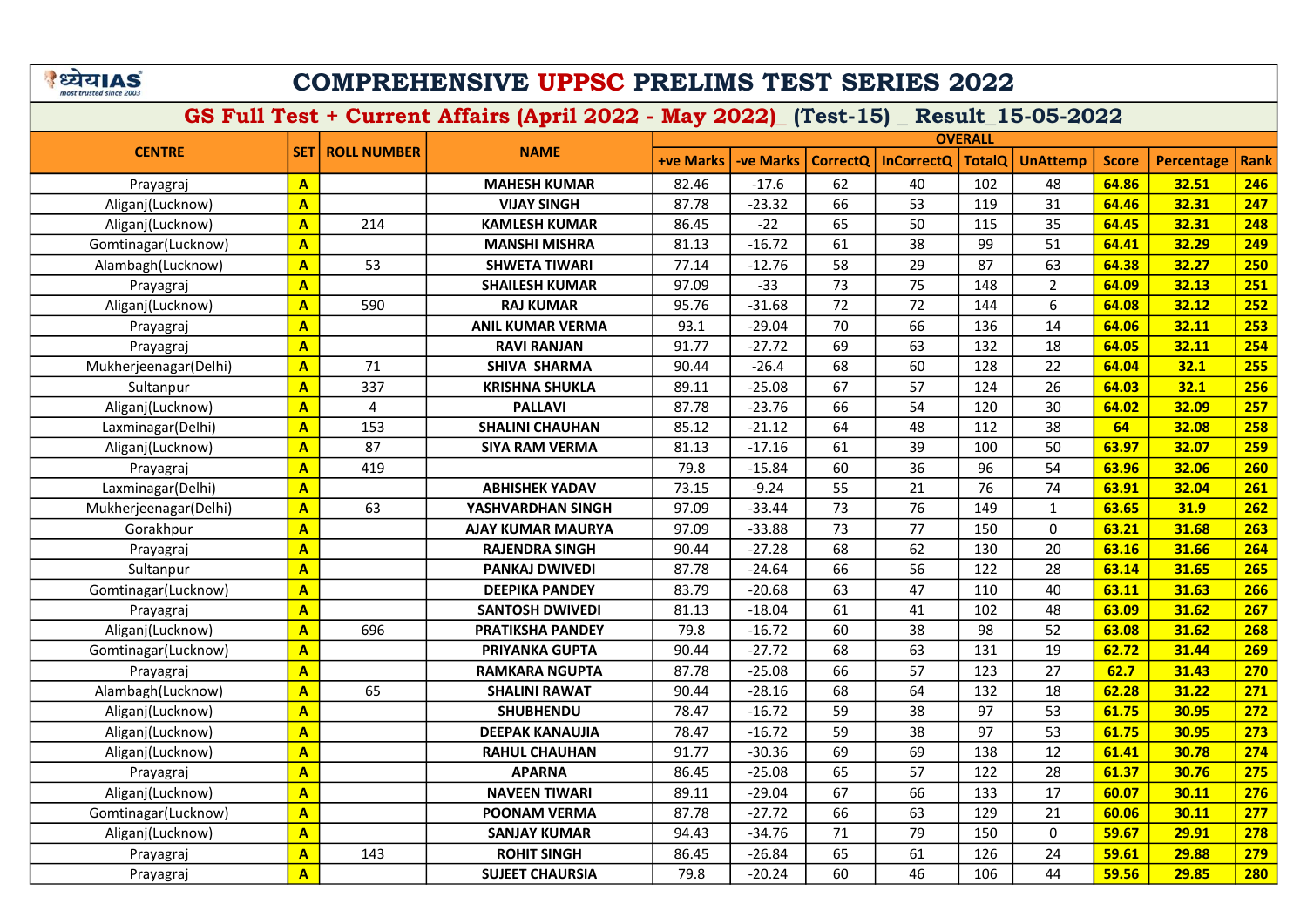|                         | ETIA! | 5) |
|-------------------------|-------|----|
| most trusted since 2003 |       |    |

|                       |                         |                          |                                |           |                  |                 | <b>OVERALL</b>    |               |                 |              |                   |             |  |
|-----------------------|-------------------------|--------------------------|--------------------------------|-----------|------------------|-----------------|-------------------|---------------|-----------------|--------------|-------------------|-------------|--|
| <b>CENTRE</b>         |                         | <b>SET   ROLL NUMBER</b> | <b>NAME</b>                    | +ve Marks | <b>-ve Marks</b> | <b>CorrectQ</b> | <b>InCorrectQ</b> | <b>TotalQ</b> | <b>UnAttemp</b> | <b>Score</b> | <b>Percentage</b> | <b>Rank</b> |  |
| Prayagraj             | $\overline{A}$          |                          | <b>ASHISH SINGH</b>            | 77.14     | $-17.6$          | 58              | 40                | 98            | 52              | 59.54        | 29.84             | 281         |  |
| Gomtinagar(Lucknow)   | $\overline{\mathbf{A}}$ |                          | PRATIBHA TRIPATHI              | 90.44     | $-31.24$         | 68              | 71                | 139           | 11              | 59.2         | 29.67             | 282         |  |
| Prayagraj             | $\overline{\mathsf{A}}$ |                          | <b>VIKAS JAISWAL</b>           | 90.44     | $-31.24$         | 68              | 71                | 139           | 11              | 59.2         | 29.67             | 283         |  |
| Mukherjeenagar(Delhi) | $\overline{\mathbf{A}}$ | 87                       | <b>GAURAV SINGH</b>            | 78.47     | $-19.36$         | 59              | 44                | 103           | 47              | 59.11        | 29.63             | 284         |  |
| Alambagh(Lucknow)     | A                       | 60                       | <b>PRAGYA TRIPATHI</b>         | 86.45     | $-27.72$         | 65              | 63                | 128           | 22              | 58.73        | 29.44             | 285         |  |
| Aliganj(Lucknow)      | $\mathbf{A}$            |                          | <b>ALKA VERMA</b>              | 82.46     | $-23.76$         | 62              | 54                | 116           | 34              | 58.7         | 29.42             | 286         |  |
| Aliganj(Lucknow)      | $\mathbf{A}$            | 625                      | <b>PRAGYA</b>                  | 89.11     | $-31.24$         | 67              | 71                | 138           | 12              | 57.87        | 29.01             | 287         |  |
| Aliganj(Lucknow)      | $\overline{\mathsf{A}}$ |                          | <b>RAJAT VERMA</b>             | 85.12     | $-27.28$         | 64              | 62                | 126           | 24              | 57.84        | 28.99             | 288         |  |
| Prayagraj             | $\mathbf{A}$            |                          | YOGESH KUMAR                   | 85.12     | $-27.28$         | 64              | 62                | 126           | 24              | 57.84        | 28.99             | 289         |  |
| Aliganj(Lucknow)      | $\mathbf{A}$            |                          | <b>GARIMA TRIVEDI</b>          | 82.46     | $-24.64$         | 62              | 56                | 118           | 32              | 57.82        | 28.98             | 290         |  |
| Prayagraj             | $\overline{\mathbf{A}}$ |                          | <b>SHUBHAM</b>                 | 79.8      | $-22$            | 60              | 50                | 110           | 40              | 57.8         | 28.97             | 291         |  |
| Aliganj(Lucknow)      | $\mathbf{A}$            |                          | <b>HAJRA BANO</b>              | 71.82     | $-14.08$         | 54              | 32                | 86            | 64              | 57.74        | 28.94             | 292         |  |
| Gomtinagar(Lucknow)   | $\mathbf{A}$            | 94                       | <b>AMIT KUMAR SHAH</b>         | 79.8      | $-22.44$         | 60              | 51                | 111           | 39              | 57.36        | 28.75             | 293         |  |
| Aliganj(Lucknow)      | $\overline{\mathbf{A}}$ | 671                      | <b>SUPRIYA KANCHAN</b>         | 78.47     | $-21.12$         | 59              | 48                | 107           | 43              | 57.35        | 28.75             | 294         |  |
| Prayagraj             | $\mathbf{A}$            |                          | <b>AJAY KUMAR YADAV</b>        | 81.13     | $-24.2$          | 61              | 55                | 116           | 34              | 56.93        | 28.54             | 295         |  |
| Aliganj(Lucknow)      | $\mathbf{A}$            | 239                      | <b>NAINSI SINGH</b>            | 77.14     | $-20.24$         | 58              | 46                | 104           | 46              | 56.9         | 28.52             | 296         |  |
| Prayagraj             | $\mathbf{A}$            |                          | <b>SHUBHAM SRIVASTAV</b>       | 74.48     | $-17.6$          | 56              | 40                | 96            | 54              | 56.88        | 28.51             | 297         |  |
| Kanpur                | $\mathbf{A}$            |                          | <b>NARAYAN TRIPATHI</b>        | 89.11     | $-32.56$         | 67              | 74                | 141           | 9               | 56.55        | 28.35             | <b>298</b>  |  |
| Aliganj(Lucknow)      | $\mathbf{A}$            |                          | <b>SAUMYA SINGH</b>            | 78.47     | $-22.44$         | 59              | 51                | 110           | 40              | 56.03        | 28.09             | <b>299</b>  |  |
| Mukherjeenagar(Delhi) | $\mathbf{A}$            |                          | <b>VIKAS MAVI</b>              | 77.14     | $-21.12$         | 58              | 48                | 106           | 44              | 56.02        | 28.08             | 300         |  |
| Mukherjeenagar(Delhi) | $\mathbf{A}$            | 77                       | <b>ANAND MISHRA</b>            | 85.12     | $-29.48$         | 64              | 67                | 131           | 19              | 55.64        | 27.89             | 301         |  |
| Prayagraj             | $\overline{\mathbf{A}}$ |                          | <b>DHEERAJ KUMAR SINGH</b>     | 77.14     | $-21.56$         | 58              | 49                | 107           | 43              | 55.58        | 27.86             | <b>302</b>  |  |
| Gorakhpur             | $\mathbf{A}$            |                          | <b>NALNISH KUMAR CHAUDHARY</b> | 75.81     | $-20.68$         | 57              | 47                | 104           | 46              | 55.13        | 27.63             | 303         |  |
| Prayagraj             | $\mathbf{A}$            | 420                      | <b>AADITYA KUMAR</b>           | 90.44     | $-35.64$         | 68              | 81                | 149           | $\mathbf{1}$    | 54.8         | 27.47             | 304         |  |
| Prayagraj             | $\mathbf{A}$            | 367                      | <b>PANKAJ KUMAR</b>            | 82.46     | $-27.72$         | 62              | 63                | 125           | 25              | 54.74        | 27.44             | 305         |  |
| Alambagh(Lucknow)     | $\mathbf{A}$            | 40                       | <b>MANISH MOHAN</b>            | 79.8      | $-25.08$         | 60              | 57                | 117           | 33              | 54.72        | 27.43             | 306         |  |
| Mukherjeenagar(Delhi) | $\overline{A}$          | 364                      | <b>SUNIL KUMAR QANDEY</b>      | 65.17     | $-10.56$         | 49              | 24                | 73            | 77              | 54.61        | 27.37             | 307         |  |
| Mukherjeenagar(Delhi) | $\overline{A}$          | 2200019                  | <b>AKANSHA</b>                 | 66.5      | $-12.32$         | 50              | 28                | 78            | 72              | 54.18        | 27.16             | 308         |  |
| Aliganj(Lucknow)      | $\overline{A}$          |                          | <b>PARVEJ NAIMI</b>            | 65.17     | $-11.44$         | 49              | 26                | 75            | 75              | 53.73        | 26.93             | 309         |  |
| Alambagh(Lucknow)     | $\overline{\mathbf{A}}$ | 3                        | <b>DHARMENDRA KASHYAP</b>      | 81.13     | $-27.72$         | 61              | 63                | 124           | 26              | 53.41        | 26.77             | 310         |  |
| Prayagraj             | $\overline{\mathbf{A}}$ |                          | PRIYANSHU YADAV                | 73.15     | $-19.8$          | 55              | 45                | 100           | 50              | 53.35        | 26.74             | 311         |  |
| Aliganj(Lucknow)      | $\overline{A}$          |                          | <b>VIJAY TIW RI</b>            | 87.78     | $-34.76$         | 66              | 79                | 145           | 5               | 53.02        | 26.58             | 312         |  |
| Prayagraj             | $\mathbf{A}$            |                          | POOJA YADAV                    | 85.12     | $-32.12$         | 64              | 73                | 137           | 13              | 53           | 26.57             | 313         |  |
| Prayagraj             | $\overline{\mathbf{A}}$ | 73                       | <b>ASHUTOSH YADAV</b>          | 83.79     | $-30.8$          | 63              | 70                | 133           | 17              | 52.99        | 26.56             | 314         |  |
| Gomtinagar(Lucknow)   | $\mathbf{A}$            |                          | <b>AJITA MISHRA</b>            | 82.46     | $-29.48$         | 62              | 67                | 129           | 21              | 52.98        | 26.56             | 315         |  |
|                       |                         |                          |                                |           |                  |                 |                   |               |                 |              |                   |             |  |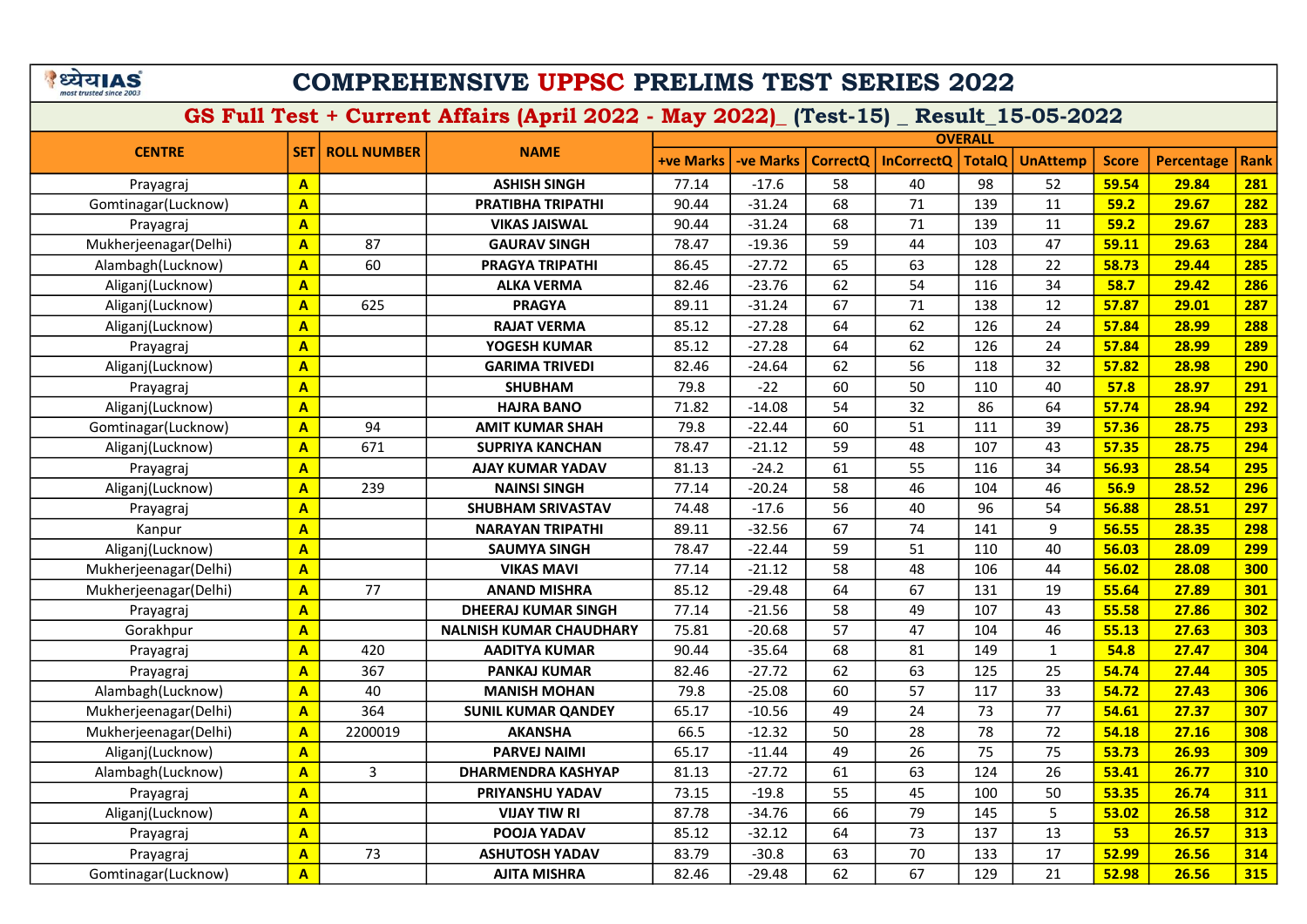|                         | ाया∆ | 51 |
|-------------------------|------|----|
| most trusted since 2003 |      |    |

| <b>CENTRE</b><br><b>SET   ROLL NUMBER</b><br><b>NAME</b><br><b>TotalQ</b><br>+ve Marks<br>-ve Marks<br><b>CorrectQ</b><br><b>InCorrectQ</b><br><b>UnAttemp</b> |              |                   |             |
|----------------------------------------------------------------------------------------------------------------------------------------------------------------|--------------|-------------------|-------------|
|                                                                                                                                                                | <b>Score</b> | <b>Percentage</b> | <b>Rank</b> |
| 125<br>25<br><b>AMRENDRA</b><br>$-28.16$<br>61<br>64<br>Mukherjeenagar(Delhi)<br>81.13<br>$\mathbf{A}$                                                         | 52.97        | 26.55             | 316         |
| 28<br>60<br>62<br>79.8<br>$-27.28$<br>122<br>Aliganj(Lucknow)<br><b>GUNJAN KUMARI</b><br>$\mathbf{A}$                                                          | 52.52        | 26.33             | 317         |
| 50<br>50<br>67<br>66.5<br>$-14.52$<br>33<br>83<br>Alambagh(Lucknow)<br><b>DHANANJAY TRIP HI</b><br>$\overline{\mathbf{A}}$                                     | 51.98        | 26.06             | 318         |
| 70<br>$-30.8$<br>62<br>132<br>18<br>82.46<br>$\mathbf{A}$<br><b>ANNU PANDEY</b><br>Prayagraj                                                                   | 51.66        | 25.89             | 319         |
| 21<br>61<br>67<br>22<br>Alambagh(Lucknow)<br>$-29.48$<br>128<br>$\mathbf{A}$<br><b>RAM SAENEHI</b><br>81.13                                                    | 51.65        | 25.89             | 320         |
| $-20.24$<br>54<br>46<br>50<br>Mukherjeenagar(Delhi)<br><b>ANSHU JAYANT</b><br>71.82<br>100<br>$\mathbf{A}$                                                     | 51.58        | 25.85             | 321         |
| 49<br>57<br>56<br>37<br>75.81<br>$-24.64$<br>113<br>Aliganj(Lucknow)<br>$\mathbf{A}$<br><b>RISHABH TIWARI</b>                                                  | 51.17        | 25.65             | 322         |
| 53<br>$-19.36$<br>53<br>44<br>97<br>$\overline{A}$<br><b>JYOTI</b><br>70.49<br>Prayagraj                                                                       | 51.13        | 25.63             | 323         |
| 77<br>47<br>26<br>73<br>$\overline{\mathbf{A}}$<br><b>RADHE KRISHNA YADA V</b><br>62.51<br>$-11.44$<br>Aliganj(Lucknow)                                        | 51.07        | 25.6              | 324         |
| $-31.68$<br>62<br>72<br>134<br>16<br>$\mathbf{A}$<br><b>PUSHPANJALI</b><br>82.46<br>Prayagraj                                                                  | 50.78        | 25.45             | <b>325</b>  |
| 61<br>69<br>20<br>Gomtinagar(Lucknow)<br>$\overline{A}$<br><b>NIKKI KUMARI</b><br>81.13<br>$-30.36$<br>130                                                     | 50.77        | 25.45             | 326         |
| 69<br>Mukherjeenagar(Delhi)<br><b>AADESH YADAV</b><br>$-30.36$<br>61<br>20<br>$\mathbf{A}$<br>81.13<br>130                                                     | 50.77        | 25.45             | 327         |
| 39<br>67.83<br>51<br>60<br>$\mathbf{A}$<br>$-17.16$<br>90<br>Gomtinagar(Lucknow)<br><b>RICHA YADAV</b>                                                         | 50.67        | 25.4              | 328         |
| 52<br>55<br>69.16<br>$-18.92$<br>43<br>95<br>$\mathbf{A}$<br><b>MOHD SHARIF</b><br>Prayagraj                                                                   | 50.24        | 25.18             | 329         |
| 61<br>132<br>18<br>$-31.24$<br>71<br>Aliganj(Lucknow)<br>$\mathbf{A}$<br><b>MANISHA SINGH</b><br>81.13                                                         | 49.89        | 25.01             | 330         |
| 79.8<br>60<br>68<br>22<br>$\mathbf{A}$<br><b>DINESH YADAV</b><br>$-29.92$<br>128<br>Prayagraj                                                                  | 49.88        | 25                | 331         |
| 74<br>29<br>76<br>$\mathbf{A}$<br>62.51<br>$-12.76$<br>47<br>Mukherjeenagar(Delhi)<br><b>SHARAD KUMAR BHATT</b>                                                | 49.75        | 24.94             | 332         |
| $-27.72$<br>58<br>63<br>29<br>Mukherjeenagar(Delhi)<br><b>INDU SAROJ</b><br>77.14<br>121<br>$\mathbf{A}$                                                       | 49.42        | 24.77             | 333         |
| 67<br>59<br>24<br>$\overline{A}$<br>78.47<br>$-29.48$<br>126<br>Aliganj(Lucknow)<br><b>ABHISHEK SINGH</b>                                                      | 48.99        | 24.56             | 334         |
| 8<br>79.8<br>$-31.24$<br>60<br>71<br>131<br>19<br>Alambagh(Lucknow)<br>$\mathbf{A}$<br><b>SANDESH KUMAR</b>                                                    | 48.56        | 24.34             | 335         |
| $-23.32$<br>54<br>53<br>107<br>43<br>Aliganj(Lucknow)<br>$\mathbf{A}$<br>71.82<br><b>DEEPANKER SINGH</b>                                                       | 48.5         | 24.31             | 336         |
| 29<br>75<br>Aliganj(Lucknow)<br>$\overline{A}$<br>61.18<br>$-12.76$<br>46<br>75<br><b>HIMANSHU RANJAN</b>                                                      | 48.42        | 24.27             | 337         |
| $\overline{\mathbf{A}}$<br>45<br>71.82<br>$-23.76$<br>54<br>54<br>108<br>42<br>Prayagraj<br>SAURABH JAISWAL                                                    | 48.06        | 24.09             | 338         |
| 74.48<br>56<br>61<br>33<br>Gomtinagar(Lucknow)<br>$\mathbf{A}$<br>$-26.84$<br>117<br><b>RICHA SINGH RAWAT</b>                                                  | 47.64        | 23.88             | 339         |
| 56<br>$\overline{A}$<br>305<br>74.48<br>$-26.84$<br>61<br>117<br>33<br>Sultanpur<br><b>AMIT YADAV</b>                                                          | 47.64        | 23.88             | 340         |
| $-23.32$<br>53<br>53<br>106<br>44<br>$\mathbf{A}$<br><b>MAHMUDURRAHMAN</b><br>70.49<br>Prayagraj                                                               | 47.17        | 23.64             | 341         |
| 35<br>62.51<br>$-15.4$<br>47<br>82<br>68<br>364<br><b>ABHISHEKGAUN</b><br>Prayagraj<br>$\overline{A}$                                                          | 47.11        | 23.61             | 342         |
| 83.79<br>$-36.96$<br>63<br>84<br>147<br>3<br>Gomtinagar(Lucknow)<br>$\mathbf{A}$<br><b>ONKAR PANDEY</b>                                                        | 46.83        | 23.47             | 343         |
| 25<br>65.17<br>$-18.48$<br>49<br>42<br>91<br>59<br>Alambagh(Lucknow)<br><b>ANKITA RAWAT</b><br>$\overline{\mathbf{A}}$                                         | 46.69        | 23.4              | 344         |
| 61<br>59<br>Alambagh(Lucknow)<br>65.17<br>$-18.48$<br>49<br>42<br>91<br>$\overline{A}$<br><b>SARITA MAUR AY</b>                                                | 46.69        | 23.4              | 345         |
| $\mathbf{1}$<br>65.17<br>49<br>42<br>59<br>$-18.48$<br>91<br>Varanasi<br>$\overline{A}$<br><b>SATISH KUMAR</b>                                                 | 46.69        | 23.4              | 346         |
| 62<br>87<br>55.86<br>$-9.24$<br>42<br>21<br>63<br>Alambagh(Lucknow)<br>$\mathbf{A}$<br><b>SAPNA RAWAT</b>                                                      | 46.62        | 23.37             | 347         |
| 61.18<br>46<br>34<br>80<br>70<br><b>ASHISH SAYENA</b><br>$-14.96$<br>Gomtinagar(Lucknow)<br>$\mathbf{A}$                                                       | 46.22        | 23.17             | 348         |
| $-35.2$<br>61<br>80<br>9<br><b>VED PRAKASH</b><br>81.13<br>141<br>Aliganj(Lucknow)<br>$\overline{\mathsf{A}}$                                                  | 45.93        | 23.02             | 349         |
| 87<br>83.79<br>$-38.28$<br>63<br>150<br>$\Omega$<br>Aliganj(Lucknow)<br>A<br>2200030<br><b>ABHISHEKSINGH</b>                                                   | 45.51        | 22.81             | 350         |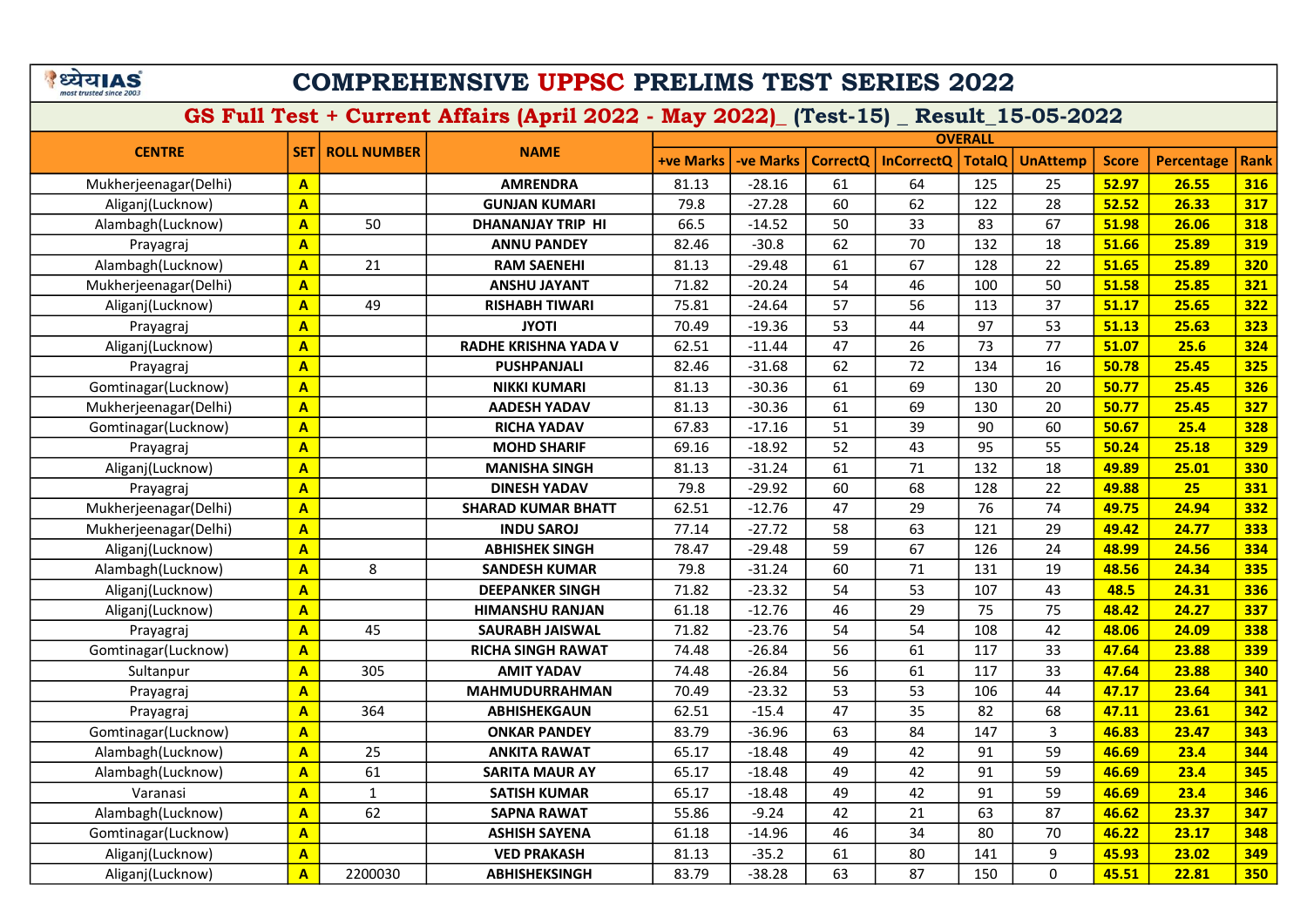#### COMPREHENSIVE UPPSC PRELIMS TEST SERIES 2022

|                       |                         |                    | <b>OVERALL</b>            |                  |           |                 |                   |               |                 |              |                   |             |
|-----------------------|-------------------------|--------------------|---------------------------|------------------|-----------|-----------------|-------------------|---------------|-----------------|--------------|-------------------|-------------|
| <b>CENTRE</b>         | <b>SET</b>              | <b>ROLL NUMBER</b> | <b>NAME</b>               | <b>+ve Marks</b> | -ve Marks | <b>CorrectQ</b> | <b>InCorrectQ</b> | <b>TotalQ</b> | <b>UnAttemp</b> | <b>Score</b> | <b>Percentage</b> | <b>Rank</b> |
| Gomtinagar(Lucknow)   | $\mathbf{A}$            | 90                 | <b>ANKIT KR RAI</b>       | 82.46            | $-36.96$  | 62              | 84                | 146           | 4               | 45.5         | 22.81             | 351         |
| Mukherjeenagar(Delhi) | $\mathbf{A}$            | $\overline{2}$     | <b>HEMLATA SHARMA</b>     | 78.47            | $-33$     | 59              | 75                | 134           | 16              | 45.47        | 22.79             | 352         |
| Alambagh(Lucknow)     | $\mathbf{A}$            | 64                 | <b>PIYUSH PUSHKAR</b>     | 69.16            | $-23.76$  | 52              | 54                | 106           | 44              | 45.4         | 22.76             | 353         |
| Aliganj(Lucknow)      | $\mathbf{A}$            | 178                | <b>ANITA SINGH</b>        | 77.14            | $-32.12$  | 58              | 73                | 131           | 19              | 45.02        | 22.57             | 354         |
| Prayagraj             | $\overline{\mathbf{A}}$ | 82                 | <b>BIMLESH YADAV</b>      | 77.14            | $-32.12$  | 58              | 73                | 131           | 19              | 45.02        | 22.57             | 355         |
| Aliganj(Lucknow)      | $\overline{\mathbf{A}}$ |                    | <b>SHIVRAM</b>            | 67.83            | $-22.88$  | 51              | 52                | 103           | 47              | 44.95        | 22.53             | 356         |
| Aliganj(Lucknow)      | $\mathbf{A}$            | 722                | <b>PRATAP KUMAR</b>       | 61.18            | $-16.28$  | 46              | 37                | 83            | 67              | 44.9         | 22.51             | 357         |
| Alambagh(Lucknow)     | $\overline{\mathbf{A}}$ | 48                 | <b>ABHISHEK PANDEY</b>    | 59.85            | $-14.96$  | 45              | 34                | 79            | 71              | 44.89        | 22.5              | 358         |
| Aliganj(Lucknow)      | $\mathbf{A}$            | 233                | <b>NITESH</b>             | 71.82            | $-27.28$  | 54              | 62                | 116           | 34              | 44.54        | 22.33             | 359         |
| Prayagraj             | $\overline{\mathbf{A}}$ |                    | <b>AMIT PANDEY</b>        | 59.85            | $-15.4$   | 45              | 35                | 80            | 70              | 44.45        | 22.28             | 360         |
| Aliganj(Lucknow)      | $\overline{\mathbf{A}}$ |                    | <b>PRANJAL SINGH</b>      | 73.15            | $-29.04$  | 55              | 66                | 121           | 29              | 44.11        | 22.11             | 361         |
| Aliganj(Lucknow)      | $\overline{\mathbf{A}}$ |                    | <b>AAYUSHI SINGH</b>      | 81.13            | $-37.4$   | 61              | 85                | 146           | $\overline{4}$  | 43.73        | 21.92             | 362         |
| Prayagraj             | $\overline{\mathbf{A}}$ | 44                 | <b>NIHAL KUMAR SHUKLA</b> | 69.16            | $-25.96$  | 52              | 59                | 111           | 39              | 43.2         | 21.65             | 363         |
| Prayagraj             | $\overline{\mathbf{A}}$ |                    | <b>SHARAD KUMAR YADAV</b> | 69.16            | $-25.96$  | 52              | 59                | 111           | 39              | 43.2         | 21.65             | 364         |
| Prayagraj             | $\overline{\mathbf{A}}$ |                    | YOGENDRA YADAV            | 65.17            | $-22$     | 49              | 50                | 99            | 51              | 43.17        | 21.64             | 365         |
| Mukherjeenagar(Delhi) | $\overline{\mathbf{A}}$ | 372                | <b>NEELAM</b>             | 67.83            | $-25.08$  | 51              | 57                | 108           | 42              | 42.75        | 21.43             | 366         |
| Alambagh(Lucknow)     | $\mathbf{A}$            | 10                 | <b>VAISHALI GUPTA</b>     | 65.17            | $-22.44$  | 49              | 51                | 100           | 50              | 42.73        | 21.42             | 367         |
| Aliganj(Lucknow)      | $\mathbf{A}$            | 650                | <b>SATWIK OJHA</b>        | 55.86            | $-13.2$   | 42              | 30                | 72            | 78              | 42.66        | 21.38             | 368         |
| Prayagraj             | $\mathbf{A}$            | 354                | <b>NAGMA</b>              | 75.81            | $-33.44$  | 57              | 76                | 133           | 17              | 42.37        | 21.24             | 369         |
| Aliganj(Lucknow)      | $\mathbf{A}$            |                    | <b>SIMPAL ARYA</b>        | 69.16            | $-26.84$  | 52              | 61                | 113           | 37              | 42.32        | 21.21             | 370         |
| Gorakhpur             | $\mathbf{A}$            |                    | <b>GAURAV KUMAR SINGH</b> | 59.85            | $-17.6$   | 45              | 40                | 85            | 65              | 42.25        | 21.18             | 371         |
| Varanasi              | $\overline{\mathbf{A}}$ | 14                 | <b>RATNA</b>              | 69.16            | $-27.28$  | 52              | 62                | 114           | 36              | 41.88        | 20.99             | 372         |
| Mukherjeenagar(Delhi) | $\mathbf{A}$            | 368                | <b>REENA</b>              | 77.14            | $-35.64$  | 58              | 81                | 139           | 11              | 41.5         | 20.8              | 373         |
| Gomtinagar(Lucknow)   | $\mathbf{A}$            |                    | <b>SANDIP KUMAR</b>       | 71.82            | $-30.36$  | 54              | 69                | 123           | 27              | 41.46        | 20.78             | 374         |
| Prayagraj             | $\mathbf{A}$            |                    | <b>ANKITA S</b>           | 65.17            | $-23.76$  | 49              | 54                | 103           | 47              | 41.41        | 20.76             | 375         |
| Aliganj(Lucknow)      | $\overline{\mathbf{A}}$ | 213                | <b>KHUSHBOO</b>           | 62.51            | $-21.12$  | 47              | 48                | 95            | 55              | 41.39        | 20.75             | 376         |
| Alambagh(Lucknow)     | $\mathbf{A}$            | 30                 | <b>ALOK KUMAR KASHYAP</b> | 42.56            | $-1.76$   | 32              | 4                 | 36            | 114             | 40.8         | 20.45             | 377         |
| Gomtinagar(Lucknow)   | $\mathbf{A}$            |                    | <b>BHANU PRATAP SINFH</b> | 70.49            | $-29.92$  | 53              | 68                | 121           | 29              | 40.57        | 20.34             | 378         |
| Aliganj(Lucknow)      | $\overline{\mathbf{A}}$ | 962                | <b>BHANU JOSHI</b>        | 66.5             | $-25.96$  | 50              | 59                | 109           | 41              | 40.54        | 20.32             | 379         |
| Gomtinagar(Lucknow)   | $\overline{\mathbf{A}}$ |                    | <b>SHIVANI SINGH</b>      | 50.54            | $-10.12$  | 38              | 23                | 61            | 89              | 40.42        | 20.26             | 380         |
| Alambagh(Lucknow)     | $\overline{\mathbf{A}}$ | 18                 | <b>ARUN KUMAR</b>         | 63.84            | $-23.76$  | 48              | 54                | 102           | 48              | 40.08        | 20.09             | 381         |
| Prayagraj             | $\mathbf{A}$            |                    | <b>ARYAN</b>              | 63.84            | $-24.64$  | 48              | 56                | 104           | 46              | 39.2         | 19.65             | 382         |
| Prayagraj             | $\overline{\mathbf{A}}$ |                    | <b>KALPANA</b>            | 61.18            | $-22$     | 46              | 50                | 96            | 54              | 39.18        | 19.64             | 383         |
| Gomtinagar(Lucknow)   | $\mathbf{A}$            |                    | <b>RAHUL SINGH</b>        | 69.16            | $-30.36$  | 52              | 69                | 121           | 29              | 38.8         | 19.45             | 384         |
| Alambagh(Lucknow)     | $\overline{\mathbf{A}}$ | 34                 | <b>SHALINI PATE</b>       | 65.17            | $-26.4$   | 49              | 60                | 109           | 41              | 38.77        | 19.43             | 385         |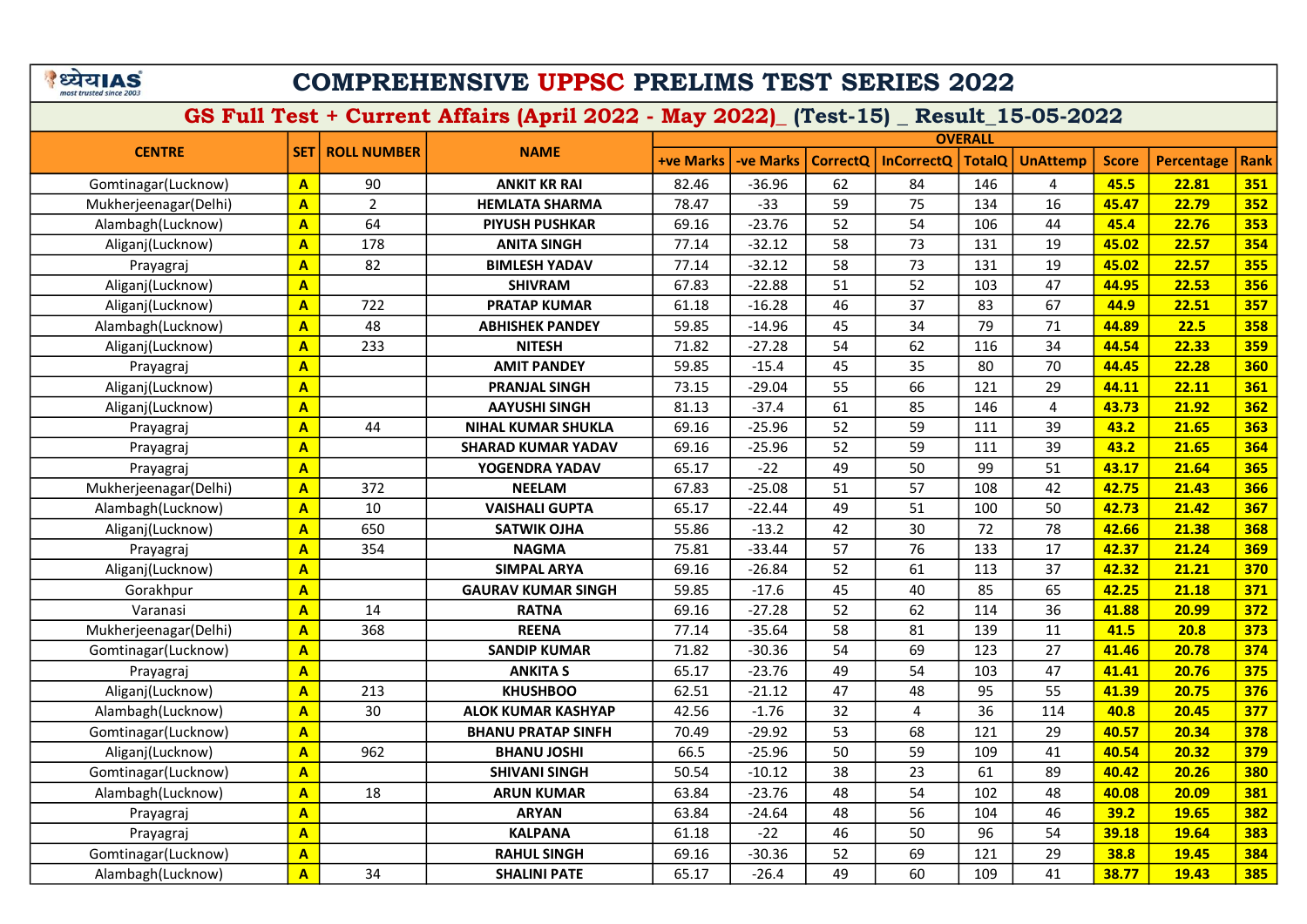#### COMPREHENSIVE UPPSC PRELIMS TEST SERIES 2022

|                       |                         |                    |                             | <b>OVERALL</b>   |           |                 |                   |               |                 |              |                   |             |
|-----------------------|-------------------------|--------------------|-----------------------------|------------------|-----------|-----------------|-------------------|---------------|-----------------|--------------|-------------------|-------------|
| <b>CENTRE</b>         | <b>SET1</b>             | <b>ROLL NUMBER</b> | <b>NAME</b>                 | <b>+ve Marks</b> | -ve Marks | <b>CorrectQ</b> | <b>InCorrectQ</b> | <b>TotalQ</b> | <b>UnAttemp</b> | <b>Score</b> | <b>Percentage</b> | <b>Rank</b> |
| Mukherjeenagar(Delhi) | $\mathbf{A}$            | 483                | <b>RACHNA SHARMA</b>        | 69.16            | $-30.8$   | 52              | 70                | 122           | 28              | 38.36        | 19.23             | 386         |
| Aliganj(Lucknow)      | $\mathbf{A}$            | 145                | <b>GUDIYA SINGH</b>         | 65.17            | $-26.84$  | 49              | 61                | 110           | 40              | 38.33        | 19.21             | 387         |
| Prayagraj             | $\overline{\mathsf{A}}$ |                    | <b>NITEEN KUMAR</b>         | 63.84            | $-25.52$  | 48              | 58                | 106           | 44              | 38.32        | 19.21             | 388         |
| Alambagh(Lucknow)     | $\overline{\mathsf{A}}$ | 31                 | <b>SHAILY SINGH</b>         | 69.16            | $-31.24$  | 52              | 71                | 123           | 27              | 37.92        | 19.01             | 389         |
| Prayagraj             | $\overline{\mathsf{A}}$ |                    | <b>ADARASH SINGH</b>        | 69.16            | $-31.24$  | 52              | 71                | 123           | 27              | 37.92        | 19.01             | 390         |
| Prayagraj             | $\overline{\mathbf{A}}$ |                    | <b>SHWETA SINGH</b>         | 51.87            | $-14.08$  | 39              | 32                | 71            | 79              | 37.79        | 18.94             | 391         |
| Aliganj(Lucknow)      | $\overline{\mathbf{A}}$ | 593                | <b>DIVYA SRIVASTAV</b>      | 46.55            | $-8.8$    | 35              | 20                | 55            | 95              | 37.75        | 18.92             | 392         |
| Gomtinagar(Lucknow)   | $\overline{\mathbf{A}}$ |                    | <b>PRABHAKUMARI</b>         | 74.48            | $-36.96$  | 56              | 84                | 140           | 10              | 37.52        | 18.81             | 393         |
| Prayagraj             | $\overline{\mathbf{A}}$ | 47                 | <b>AVANTIKA MADDHESHIYA</b> | 74.48            | $-37.4$   | 56              | 85                | 141           | 9               | 37.08        | 18.59             | 394         |
| Sultanpur             | $\overline{\mathbf{A}}$ | 116                | <b>ARCHIT GUPTA</b>         | 61.18            | $-24.2$   | 46              | 55                | 101           | 49              | 36.98        | 18.54             | 395         |
| Prayagraj             | $\overline{\mathbf{A}}$ |                    | <b>RAHUL KR CHAUBEY</b>     | 77.14            | $-40.48$  | 58              | 92                | 150           | $\mathbf{0}$    | 36.66        | 18.38             | 396         |
| Aliganj(Lucknow)      | $\mathbf{A}$            |                    | <b>ANIL KUMAR</b>           | 67.83            | $-31.68$  | 51              | 72                | 123           | 27              | 36.15        | 18.12             | 397         |
| Aliganj(Lucknow)      | $\overline{\mathbf{A}}$ |                    | <b>NEELAM YADAV</b>         | 65.17            | $-29.04$  | 49              | 66                | 115           | 35              | 36.13        | 18.11             | 398         |
| Gomtinagar(Lucknow)   | $\mathbf{A}$            |                    | <b>SHRETA SINGH</b>         | 65.17            | $-29.04$  | 49              | 66                | 115           | 35              | 36.13        | 18.11             | <b>399</b>  |
| Aliganj(Lucknow)      | $\mathbf{A}$            | 110                | <b>SIMRAN MISHRA</b>        | 62.51            | $-26.4$   | 47              | 60                | 107           | 43              | 36.11        | <b>18.1</b>       | 400         |
| Aliganj(Lucknow)      | $\overline{\mathbf{A}}$ |                    | <b>RANAPRATAP</b>           | 62.51            | $-26.84$  | 47              | 61                | 108           | 42              | 35.67        | 17.88             | 401         |
| Gomtinagar(Lucknow)   | $\mathbf{A}$            |                    | <b>ARPIT KUMAR</b>          | 54.53            | $-18.92$  | 41              | 43                | 84            | 66              | 35.61        | 17.85             | 402         |
| Alambagh(Lucknow)     | $\mathbf{A}$            | 46                 | <b>REETA BHARTI</b>         | 67.83            | $-32.56$  | 51              | 74                | 125           | 25              | 35.27        | 17.68             | 403         |
| Aliganj(Lucknow)      | $\overline{\mathbf{A}}$ |                    | <b>ALOK</b>                 | 58.52            | $-23.32$  | 44              | 53                | 97            | 53              | 35.2         | 17.64             | 404         |
| Aliganj(Lucknow)      | $\overline{\mathbf{A}}$ |                    | <b>KHUSHBU SINGH</b>        | 70.49            | $-36.52$  | 53              | 83                | 136           | 14              | 33.97        | 17.03             | 405         |
| Prayagraj             | $\overline{\mathbf{A}}$ |                    | <b>NISHU CHAUHAN</b>        | 65.17            | $-31.24$  | 49              | 71                | 120           | 30              | 33.93        | 17.01             | 406         |
| Mukherjeenagar(Delhi) | $\overline{\mathbf{A}}$ | 394                | <b>VISHAL CHAKRAVARTI</b>   | 63.84            | $-29.92$  | 48              | 68                | 116           | 34              | 33.92        | 17                | 407         |
| Aliganj(Lucknow)      | $\mathbf{A}$            | 89                 | <b>ANURAG GUP A</b>         | 47.88            | $-14.08$  | 36              | 32                | 68            | 82              | 33.8         | 16.94             | 408         |
| Prayagraj             | $\mathbf{A}$            | 114                | KANUPRIYA TRIPATHI          | 66.5             | $-33.44$  | 50              | 76                | 126           | 24              | 33.06        | 16.57             | 409         |
| Prayagraj             | $\overline{\mathbf{A}}$ |                    | <b>HUMA KHAN</b>            | 65.17            | $-32.12$  | 49              | 73                | 122           | 28              | 33.05        | 16.57             | 410         |
| Alambagh(Lucknow)     | $\overline{\mathbf{A}}$ | 60                 | SATYA PRAKASH PANDEY        | 61.18            | $-29.04$  | 46              | 66                | 112           | 38              | 32.14        | 16.11             | 411         |
| Prayagraj             | $\mathbf{A}$            |                    | SATYA PRAKASH AWASTHI       | 42.56            | $-11$     | 32              | 25                | 57            | 93              | 31.56        | 15.82             | 412         |
| Prayagraj             | $\overline{\mathbf{A}}$ |                    | <b>NAVEEN</b>               | 67.83            | $-36.52$  | 51              | 83                | 134           | 16              | 31.31        | 15.69             | 413         |
| Sultanpur             | $\overline{A}$          | 338                | <b>ROSHANI TIWARI</b>       | 65.17            | $-33.88$  | 49              | 77                | 126           | 24              | 31.29        | 15.68             | 414         |
| Mukherjeenagar(Delhi) | $\overline{\mathsf{A}}$ | 69                 | <b>RAGHURAJ</b>             | 55.86            | $-24.64$  | 42              | 56                | 98            | 52              | 31.22        | 15.65             | 415         |
| Aliganj(Lucknow)      | A                       |                    | SAMEEKSHA PANDEY            | 61.18            | $-30.36$  | 46              | 69                | 115           | 35              | 30.82        | 15.45             | 416         |
| Prayagraj             | $\mathbf{A}$            |                    | PRIYA SWARNKAR              | 59.85            | $-29.48$  | 45              | 67                | 112           | 38              | 30.37        | 15.22             | 417         |
| Gomtinagar(Lucknow)   | $\overline{\mathbf{A}}$ |                    | <b>NEELU FUPTA</b>          | 43.89            | $-13.64$  | 33              | 31                | 64            | 86              | 30.25        | 15.16             | 418         |
| Aliganj(Lucknow)      | $\overline{\mathbf{A}}$ | 220007             | <b>NIVEDITA SINGH</b>       | 43.89            | $-14.08$  | 33              | 32                | 65            | 85              | 29.81        | 14.94             | 419         |
| Prayagraj             | $\mathbf{A}$            |                    | <b>JAGRITI VERMA</b>        | 58.52            | $-29.48$  | 44              | 67                | 111           | 39              | 29.04        | 14.56             | 420         |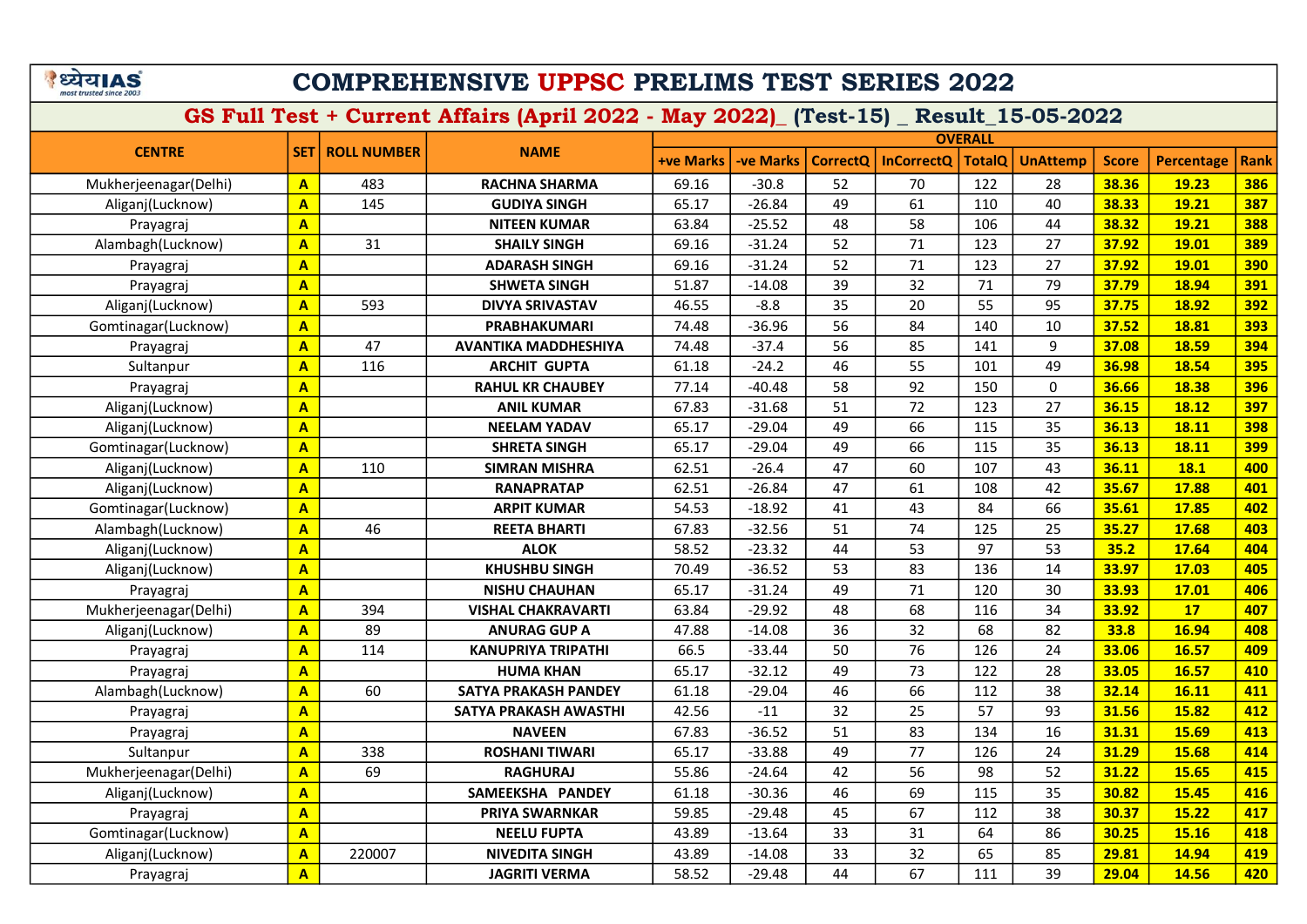|                         | ETIA! | 5) |
|-------------------------|-------|----|
| most trusted since 2003 |       |    |

|                       |                         |                          |                               | <b>OVERALL</b>   |                  |          |                   |               |                 |              |                   |             |
|-----------------------|-------------------------|--------------------------|-------------------------------|------------------|------------------|----------|-------------------|---------------|-----------------|--------------|-------------------|-------------|
| <b>CENTRE</b>         |                         | <b>SET   ROLL NUMBER</b> | <b>NAME</b>                   | <b>+ve Marks</b> | <b>-ve Marks</b> | CorrectQ | <b>InCorrectQ</b> | <b>TotalQ</b> | <b>UnAttemp</b> | <b>Score</b> | <b>Percentage</b> | <b>Rank</b> |
| Gomtinagar(Lucknow)   | $\mathbf{A}$            |                          | <b>SANDHYA SHARMA</b>         | 57.19            | $-28.16$         | 43       | 64                | 107           | 43              | 29.03        | 14.55             | 421         |
| Prayagraj             | $\overline{A}$          | 379                      | <b>SUKRITI SRIVASTAVA</b>     | 49.21            | $-20.24$         | 37       | 46                | 83            | 67              | 28.97        | 14.52             | 422         |
| Prayagraj             | $\overline{\mathbf{A}}$ |                          | <b>SHWETA</b>                 | 59.85            | $-31.24$         | 45       | 71                | 116           | 34              | 28.61        | 14.34             | 423         |
| Aliganj(Lucknow)      | $\mathbf{A}$            | 125                      | <b>ARUN K PANDEY</b>          | 55.86            | $-27.28$         | 42       | 62                | 104           | 46              | 28.58        | 14.33             | 424         |
| Prayagraj             | $\overline{\mathbf{A}}$ |                          | <b>ANJU CHAUHAN</b>           | 51.87            | $-23.32$         | 39       | 53                | 92            | 58              | 28.55        | 14.31             | 425         |
| Alambagh(Lucknow)     | $\overline{\mathbf{A}}$ | 49                       | <b>DIGVIJAY SINGH</b>         | 57.19            | $-29.04$         | 43       | 66                | 109           | 41              | 28.15        | 14.11             | 426         |
| Mukherjeenagar(Delhi) | $\overline{\mathbf{A}}$ |                          | <b>RIYA MALIK</b>             | 45.22            | $-17.16$         | 34       | 39                | 73            | 77              | 28.06        | 14.07             | 427         |
| Alambagh(Lucknow)     | $\overline{\mathbf{A}}$ | 19                       | <b>ANAND KUMAR</b>            | 43.89            | $-16.28$         | 33       | 37                | 70            | 80              | 27.61        | 13.84             | 428         |
| Prayagraj             | $\overline{\mathbf{A}}$ |                          | <b>SIKHA</b>                  | 61.18            | $-33.88$         | 46       | 77                | 123           | 27              | 27.3         | 13.68             | 429         |
| Alambagh(Lucknow)     | $\overline{\mathbf{A}}$ | 32                       | <b>MUKUND MOHAN TIWARI</b>    | 55.86            | $-29.04$         | 42       | 66                | 108           | 42              | 26.82        | 13.44             | 430         |
| Sultanpur             | $\overline{\mathbf{A}}$ |                          | <b>RAM LAGAN GAUTAM</b>       | 50.54            | $-23.76$         | 38       | 54                | 92            | 58              | 26.78        | 13.42             | 431         |
| Prayagraj             | $\overline{\mathsf{A}}$ |                          | <b>RAHUL GAUTAM</b>           | 41.23            | $-14.96$         | 31       | 34                | 65            | 85              | 26.27        | 13.17             | 432         |
| Sultanpur             | $\overline{\mathbf{A}}$ | 357                      | <b>JITENDR</b>                | 69.16            | $-43.12$         | 52       | 98                | 150           | $\mathbf{0}$    | 26.04        | 13.05             | 433         |
| Alambagh(Lucknow)     | $\mathbf{A}$            | 5                        | <b>SHEETAL</b>                | 63.84            | $-38.28$         | 48       | 87                | 135           | 15              | 25.56        | 12.81             | 434         |
| Aliganj(Lucknow)      | $\mathbf{A}$            | 229                      | <b>LUCKY SINGH</b>            | 50.54            | $-25.52$         | 38       | 58                | 96            | 54              | 25.02        | 12.54             | 435         |
| Prayagraj             | $\overline{\mathbf{A}}$ |                          | <b>SHIVENDRA SINGH SENGAR</b> | 59.85            | $-35.2$          | 45       | 80                | 125           | 25              | 24.65        | 12.36             | 436         |
| Aliganj(Lucknow)      | $\overline{\mathbf{A}}$ |                          | <b>ANURAG KASHYAP</b>         | 57.19            | $-32.56$         | 43       | 74                | 117           | 33              | 24.63        | 12.35             | 437         |
| Aliganj(Lucknow)      | $\overline{\mathbf{A}}$ | 230                      | <b>NIVEDITA TRIPATHI</b>      | 46.55            | $-22$            | 35       | 50                | 85            | 65              | 24.55        | 12.31             | 438         |
| Prayagraj             | $\overline{\mathsf{A}}$ |                          | <b>CHANDRASEN BIND</b>        | 46.55            | $-22$            | 35       | 50                | 85            | 65              | 24.55        | 12.31             | 439         |
| Aliganj(Lucknow)      | $\overline{\mathsf{A}}$ |                          | <b>SHWETA</b>                 | 55.86            | $-31.68$         | 42       | 72                | 114           | 36              | 24.18        | 12.12             | 440         |
| Prayagraj             | $\overline{\mathsf{A}}$ |                          | PRATIBHA KUSHWAHA             | 55.86            | $-31.68$         | 42       | 72                | 114           | 36              | 24.18        | 12.12             | 441         |
| Aliganj(Lucknow)      | $\overline{\mathsf{A}}$ | 691                      | <b>RAJESH KUMAR SINGH</b>     | 47.88            | $-23.76$         | 36       | 54                | 90            | 60              | 24.12        | 12.09             | 442         |
| Aliganj(Lucknow)      | $\overline{\mathbf{A}}$ |                          | <b>GARIMA</b>                 | 62.51            | $-38.72$         | 47       | 88                | 135           | 15              | 23.79        | 11.92             | 443         |
| Prayagraj             | $\overline{\mathsf{A}}$ | 371                      | <b>MOHIT K RANA</b>           | 61.18            | $-38.28$         | 46       | 87                | 133           | 17              | 22.9         | 11.48             | 444         |
| Prayagraj             | $\overline{\mathbf{A}}$ |                          | <b>VARSHA TRIPATHI</b>        | 47.88            | $-25.08$         | 36       | 57                | 93            | 57              | 22.8         | 11.43             | 445         |
| Mukherjeenagar(Delhi) | $\overline{A}$          |                          | <b>ARTI GOLA</b>              | 47.88            | $-25.52$         | 36       | 58                | 94            | 56              | 22.36        | 11.21             | 446         |
| Prayagraj             | $\overline{\mathbf{A}}$ |                          | <b>RISHI PRAKASH</b>          | 63.84            | $-41.8$          | 48       | 95                | 143           | $\overline{7}$  | 22.04        | 11.05             | 447         |
| Sultanpur             | $\overline{\mathsf{A}}$ | 332                      | <b>NISTHA VERMA</b>           | 63.84            | $-41.8$          | 48       | 95                | 143           | $\overline{7}$  | 22.04        | 11.05             | 448         |
| Alambagh(Lucknow)     | $\overline{\mathbf{A}}$ | 47                       | <b>PAVAN KUMAR</b>            | 46.55            | $-24.64$         | 35       | 56                | 91            | 59              | 21.91        | 10.98             | 449         |
| Varanasi              | $\overline{A}$          | 6                        | <b>PRATIBHA SINGH</b>         | 53.2             | $-31.68$         | 40       | 72                | 112           | 38              | 21.52        | 10.79             | 450         |
| Prayagraj             | $\overline{\mathbf{A}}$ |                          | <b>PRIYA SINGH</b>            | 41.23            | $-19.8$          | 31       | 45                | 76            | 74              | 21.43        | 10.74             | 451         |
| Aliganj(Lucknow)      | $\overline{A}$          |                          | <b>AADITYA SINGH</b>          | 29.26            | $-7.92$          | 22       | 18                | 40            | 110             | 21.34        | 10.7              | 452         |
| Gomtinagar(Lucknow)   | $\overline{\mathbf{A}}$ |                          | <b>AMRENDRA KUMAR YADAV</b>   | 30.59            | $-9.68$          | 23       | 22                | 45            | 105             | 20.91        | 10.48             | 453         |
| Prayagraj             | $\overline{\mathbf{A}}$ |                          | <b>VIKAS KUMAR TIWARI</b>     | 51.87            | $-31.24$         | 39       | 71                | 110           | 40              | 20.63        | 10.34             | 454         |
| Prayagraj             | $\overline{\mathbf{A}}$ | 66                       | <b>SHAILENDRA KUMAR</b>       | 54.53            | $-34.32$         | 41       | 78                | 119           | 31              | 20.21        | 10.13             | 455         |
|                       |                         |                          |                               |                  |                  |          |                   |               |                 |              |                   |             |